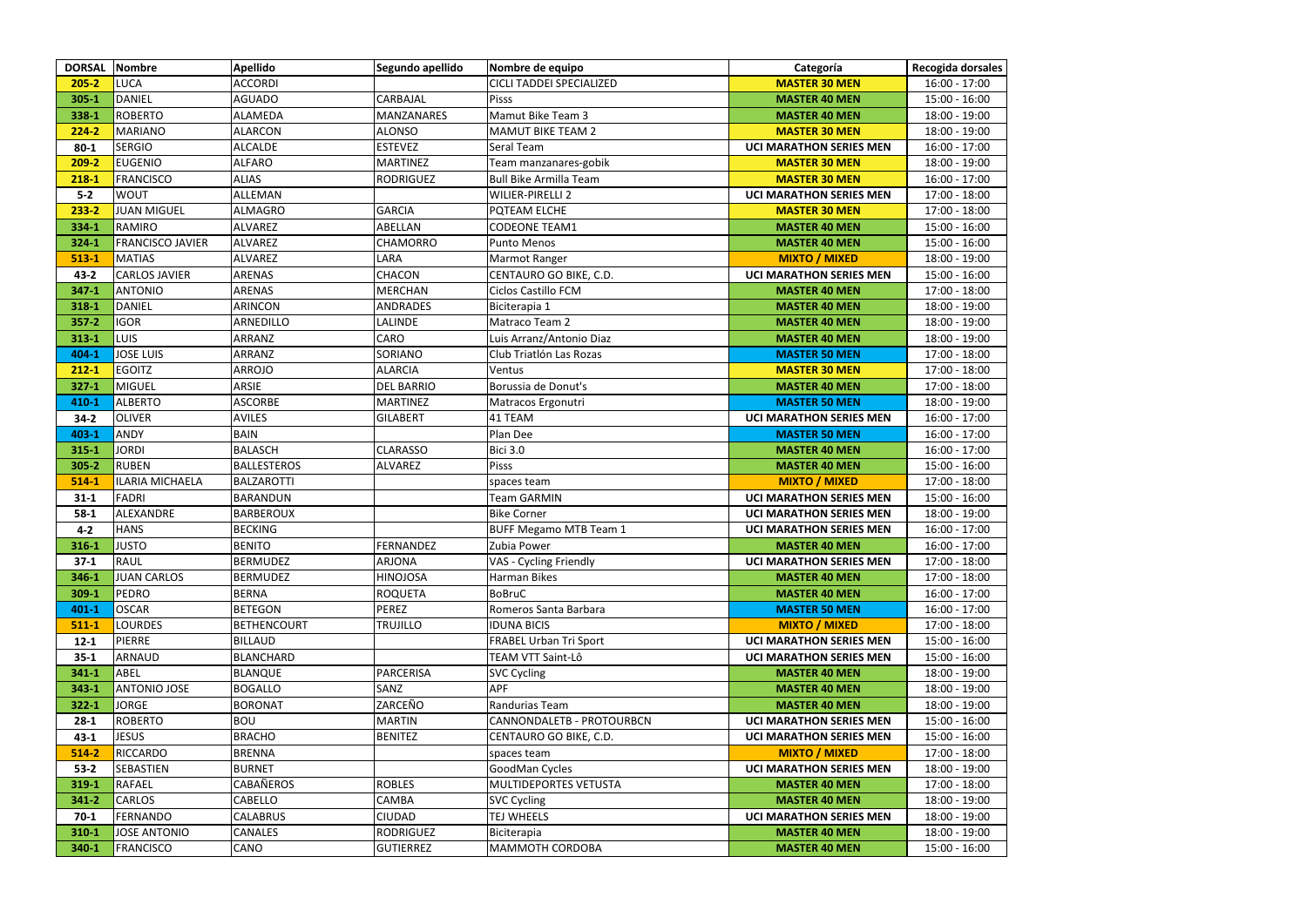|           | <b>SEBASTIEN</b>        | <b>CARABIN</b>     |                  | <b>FRABEL Urban Tri Sport</b>            | <b>UCI MARATHON SERIES MEN</b>   |                 |
|-----------|-------------------------|--------------------|------------------|------------------------------------------|----------------------------------|-----------------|
| $12 - 2$  | MANUEL                  | CARMONA            | <b>ALGUACIL</b>  | Policia Local Granada B                  |                                  | 15:00 - 16:00   |
| 344-1     |                         |                    |                  |                                          | <b>MASTER 40 MEN</b>             | 18:00 - 19:00   |
| 346-2     | <b>LUCAS</b>            | CARMONA            | <b>MORENO</b>    | Harman Bikes                             | <b>MASTER 40 MEN</b>             | 17:00 - 18:00   |
| 219-2     | <b>SERGIO</b>           | CARMONA            | <b>RUZ</b>       | <b>Mavic Cycling Team</b>                | <b>MASTER 30 MEN</b>             | 17:00 - 18:00   |
| $54-2$    | <b>ALBERTO</b>          | CARRASCO           | <b>YELAMOS</b>   | CICLOS CARRASCO - ARRUEDA                | <b>UCI MARATHON SERIES MEN</b>   | 15:00 - 16:00   |
| $74-1$    | <b>CANDIDO</b>          | CARRERA            | <b>ESTEVEZ</b>   | MMR AUCALGA                              | <b>UCI MARATHON SERIES MEN</b>   | 18:00 - 19:00   |
| $217 - 2$ | ANGEL                   | CARRERAS           | CALERO           | <b>CICLOS CABELLO TEAM</b>               | <b>MASTER 30 MEN</b>             | 17:00 - 18:00   |
| $353 - 2$ | <b>ANGEL FELIX</b>      | CARRETERO          | <b>TREJO</b>     | <b>MAMMOTH</b>                           | <b>MASTER 40 MEN</b>             | 18:00 - 19:00   |
| $50-1$    | FRANCESCO               | CASAGRANDE         |                  | CICLI TADDEI SPECIALIZED 2               | <b>UCI MARATHON SERIES MEN</b>   | 16:00 - 17:00   |
| $77-1$    | <b>GUILLEM</b>          | CASSU              | <b>CANTIN</b>    | <b>BUFF Megamo MTB Team 3</b>            | <b>UCI MARATHON SERIES MEN</b>   | 15:00 - 16:00   |
| $71-1$    | <b>FRANCISCO JAVIER</b> | <b>CASTILLA</b>    | <b>PORRAS</b>    | Harman Bikes Team                        | <b>UCI MARATHON SERIES MEN</b>   | 17:00 - 18:00   |
| $502 - 2$ | ALEJANDRO               | <b>CASTRILLO</b>   | HERNANDEZ        | <b>KANINA BIKES</b>                      | <b>MIXTO / MIXED</b>             | $16:00 - 17:00$ |
| $49 - 2$  | <b>RAUL</b>             | <b>CASTRILLO</b>   | SERRANO          | Kaninabikes Andujar/sporting pursuits    | <b>UCI MARATHON SERIES MEN</b>   | 16:00 - 17:00   |
| $20 - 1$  | <b>JOHNNY</b>           | CATTANEO           | <b>TOSI</b>      | Wilier 7C Force 1                        | <b>UCI MARATHON SERIES MEN</b>   | 16:00 - 17:00   |
| $107 - 2$ | <b>LOURDES</b>          | CAYETANO           | <b>PUERTAS</b>   | <b>GOBIK FACTORY TEAM FEM</b>            | <b>UCI MARATHON SERIES WOMEN</b> | 17:00 - 18:00   |
| $62 - 1$  | MANUEL                  | CEBADA             | PERIÑAN          | Apedales/Descanso Hercules               | <b>UCI MARATHON SERIES MEN</b>   | 17:00 - 18:00   |
| $74-2$    | <b>VIDAL</b>            | <b>CELIS</b>       | ZABALA           | MMR AUCALGA                              | <b>UCI MARATHON SERIES MEN</b>   | 18:00 - 19:00   |
| $216 - 1$ | <b>JOSE MANUEL</b>      | <b>CHAVES</b>      | CASUSO           | valdeolea--montellusa                    | <b>MASTER 30 MEN</b>             | 16:00 - 17:00   |
| $23 - 1$  | RICCARDO                | <b>CHIARINI</b>    |                  | CICLI TADDEI SPECIALIZED 1               | <b>UCI MARATHON SERIES MEN</b>   | 17:00 - 18:00   |
| $64-1$    | <b>ANTONIO JOSE</b>     | <b>CHICA</b>       | <b>JIMENEZ</b>   | Ales Team Solidario - Agro Rey           | <b>UCI MARATHON SERIES MEN</b>   | 17:00 - 18:00   |
| $303 - 1$ | PATXI                   | <b>CIA</b>         | APEZTEGUIA       | <b>ISB SPORT</b>                         | <b>MASTER 40 MEN</b>             | 17:00 - 18:00   |
| $9 - 2$   | FRANS                   | <b>CLAES</b>       |                  | <b>Pure Encapsulations</b>               | <b>UCI MARATHON SERIES MEN</b>   | 15:00 - 16:00   |
| $508-1$   | ORIOL                   | <b>COLOME</b>      | <b>ROCA</b>      | Kh7 mixto                                | <b>MIXTO / MIXED</b>             | 18:00 - 19:00   |
| $221 - 1$ | <b>DIEGO</b>            | <b>CONDE</b>       | <b>RODRIGUEZ</b> | Mentesa Bike                             | <b>MASTER 30 MEN</b>             | 17:00 - 18:00   |
| 338-2     | <b>DAVID</b>            | COPADO             | <b>JIMENEZ</b>   | Mamut Bike Team 3                        | <b>MASTER 40 MEN</b>             | 18:00 - 19:00   |
| $27-1$    | MANUEL                  | <b>CORDERO</b>     | <b>MORGADO</b>   | EXTREMADURA-ECOPILAS                     | <b>UCI MARATHON SERIES MEN</b>   | 15:00 - 16:00   |
| $513 - 2$ | <b>AMPARO</b>           | <b>CORDOBA</b>     | SERRANO          | Marmot Ranger                            | <b>MIXTO / MIXED</b>             | 18:00 - 19:00   |
| $332 - 1$ | <b>JOSE</b>             | <b>CORREA</b>      | HERNANDEZ        | RUEDAS EN LLAMAS                         | <b>MASTER 40 MEN</b>             | 15:00 - 16:00   |
| $307-1$   | MIGUEL                  | <b>COTE</b>        | <b>PUERTAS</b>   | SPECIAL BIKES CD                         | <b>MASTER 40 MEN</b>             | 17:00 - 18:00   |
| $323 - 1$ | RENAUD                  | <b>COURPAYEN</b>   |                  | <b>BIKE CORNER MASTER</b>                | <b>MASTER 40 MEN</b>             | 18:00 - 19:00   |
| $35 - 2$  | JULIEN                  | <b>COUSIN</b>      |                  | TEAM VTT Saint-Lô                        | <b>UCI MARATHON SERIES MEN</b>   | 15:00 - 16:00   |
| $45 - 1$  | <b>REMI</b>             | <b>CRINON</b>      |                  | <b>Team Harde Addict</b>                 | <b>UCI MARATHON SERIES MEN</b>   | 17:00 - 18:00   |
| $36 - 2$  | <b>ARMIN</b>            | <b>DALVAI</b>      |                  | r2-bike.com MTN CREW                     | <b>UCI MARATHON SERIES MEN</b>   | 17:00 - 18:00   |
| $22 - 1$  | <b>MILAN</b>            | <b>DAMEK</b>       |                  | MTBS.CZ                                  | <b>UCI MARATHON SERIES MEN</b>   | 15:00 - 16:00   |
| 407-1     | <b>TONI</b>             | DE LA ASUNCION     | HERNANDEZ        | EBAN-FOC                                 | <b>MASTER 50 MEN</b>             | 16:00 - 17:00   |
| $215 - 2$ | <b>FRANCISCO</b>        | DE LA TORRE        | <b>GARCIA</b>    | CD TORREMOCHA MTB                        | <b>MASTER 30 MEN</b>             | 18:00 - 19:00   |
| $39-2$    | <b>JOSEPH</b>           | <b>DE POORTERE</b> | <b>EMELIEN</b>   | Rockrider                                | <b>UCI MARATHON SERIES MEN</b>   | $15:00 - 16:00$ |
| $235 - 1$ | DANIEL                  | <b>DE PRADA</b>    | <b>FERNANDEZ</b> | MORERAS-ALTO PALANCIA                    | <b>MASTER 30 MEN</b>             | 18:00 - 19:00   |
| $55 - 2$  | <b>JOCHEN</b>           | DE VOCHT           |                  | Mountainbike.be - Goeman Scott           | <b>UCI MARATHON SERIES MEN</b>   | 18:00 - 19:00   |
| $37-2$    | <b>JESUS</b>            | <b>DEL NERO</b>    | <b>MONTES</b>    | VAS - Cycling Friendly                   | <b>UCI MARATHON SERIES MEN</b>   | 17:00 - 18:00   |
| $312 - 1$ | <b>RAFAEL ANGEL</b>     | <b>DELA ROSA</b>   | <b>RUIZ</b>      | <b>TIKISMIKIS CORDOBA</b>                | <b>MASTER 40 MEN</b>             | 16:00 - 17:00   |
| $77-2$    | <b>HUGO</b>             | DERECHOU           |                  | <b>BUFF Megamo MTB Team 3</b>            | <b>UCI MARATHON SERIES MEN</b>   | 15:00 - 16:00   |
| $33-2$    | <b>JULIEN</b>           | <b>DESJARDINS</b>  |                  | Team La Forestiere Rosti / Gardanne Velo | <b>UCI MARATHON SERIES MEN</b>   | 16:00 - 17:00   |
| $4 - 1$   | <b>JOSE</b>             | <b>DIAS</b>        |                  | <b>BUFF Megamo MTB Team 1</b>            | <b>UCI MARATHON SERIES MEN</b>   | 16:00 - 17:00   |
| $225 - 2$ | DANIEL                  | <b>DIAZ</b>        | <b>AGUILAR</b>   | <b>BALDU BIKE TORREDELCAMPO</b>          | <b>MASTER 30 MEN</b>             | 17:00 - 18:00   |
| $313 - 2$ | <b>ANTONIO JESUS</b>    | <b>DIAZ</b>        | <b>FLORES</b>    | Luis Arranz/Antonio Diaz                 | <b>MASTER 40 MEN</b>             | 18:00 - 19:00   |
| $220 - 1$ | <b>DAVID</b>            | <b>DIAZ</b>        | GONZALEZ         | KANINA BIKES/Acpcoferputeam              | <b>MASTER 30 MEN</b>             | 15:00 - 16:00   |
| 408-2     | <b>JAVIER</b>           | <b>DIAZ</b>        | <b>NIETO</b>     | Limoncellos                              | <b>MASTER 40 MEN</b>             | 18:00 - 19:00   |
| 339-1     | <b>JOSE ANTONIO</b>     | <b>DIAZ</b>        | SALDAÑA          | Ciclohobby                               | <b>MASTER 40 MEN</b>             | 16:00 - 17:00   |
| $103 - 1$ | <b>STEFANIE REGINA</b>  | <b>DOHRN</b>       |                  | Canyon Northwave - Allebike Team         | <b>UCI MARATHON SERIES WOMEN</b> | 16:00 - 17:00   |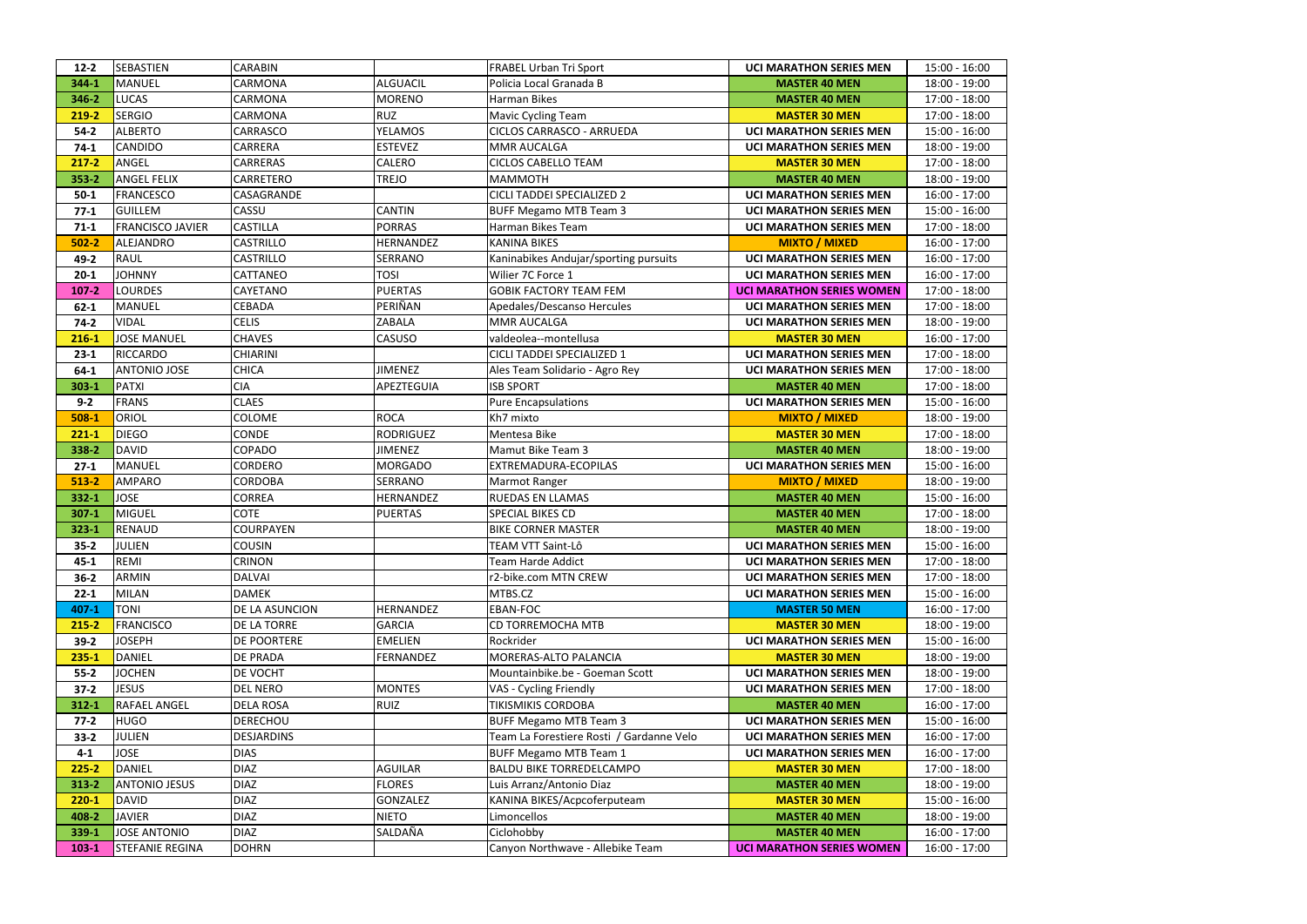| $205 - 1$ | ANDREA                  | <b>D'ORIA</b>          |                     | <b>CICLI TADDEI SPECIALIZED</b>   | <b>MASTER 30 MEN</b>             | 16:00 - 17:00   |
|-----------|-------------------------|------------------------|---------------------|-----------------------------------|----------------------------------|-----------------|
| $21-2$    | <b>VINZENT</b>          | <b>DORN</b>            |                     | STOP&GO Marderabwehr MTB Team     | <b>UCI MARATHON SERIES MEN</b>   | 15:00 - 16:00   |
| $61 - 1$  | <b>THEO</b>             | <b>DUMALANEDE</b>      |                     | <b>TEAM ADDICT BIKE</b>           | <b>UCI MARATHON SERIES MEN</b>   | 17:00 - 18:00   |
| $505 - 1$ | <b>RAQUEL</b>           | <b>EGEA</b>            | <b>CORTES</b>       | BAR EL CORDOBES VILANOVA DEL CAMÍ | <b>MIXTO / MIXED</b>             | 18:00 - 19:00   |
| 414-1     | <b>LUIS</b>             | <b>ESCALONA</b>        | ZAFRA               | HARMAN&FASTER-WEAR                | <b>MASTER 50 MEN</b>             | 15:00 - 16:00   |
| $515 - 1$ | <b>FRANCISCO JOSE</b>   | <b>ESCOBAR</b>         | <b>DEL CASTILLO</b> | <b>CORRATEC VICSPORTS</b>         | <b>MIXTO / MIXED</b>             | 18:00 - 19:00   |
| $206 - 1$ | <b>FRANCESC</b>         | <b>ESCRIG</b>          | <b>PORCAR</b>       | MEDITERRANEAN EPIC                | <b>MASTER 30 MEN</b>             | 18:00 - 19:00   |
| $34-1$    | <b>ALEIX</b>            | <b>ESPARGARO</b>       | <b>VILLA</b>        | 41 TEAM                           | <b>UCI MARATHON SERIES MEN</b>   | 16:00 - 17:00   |
| $76-1$    | <b>CAMILO JESUS</b>     | <b>ESPINOSA</b>        | <b>OZAEZ</b>        | <b>AEROSPORT COFERPU</b>          | <b>UCI MARATHON SERIES MEN</b>   | 18:00 - 19:00   |
| 342-1     | <b>VICTOR</b>           | <b>EZQUERRO</b>        | ALMAZAN             | MENTESA-PROCYCLING                | <b>MASTER 40 MEN</b>             | 17:00 - 18:00   |
| $23 - 2$  | FRANCESCO               | <b>FAILLI</b>          |                     | CICLI TADDEI SPECIALIZED 1        | <b>UCI MARATHON SERIES MEN</b>   | $16:00 - 17:00$ |
| $104 - 1$ | COSTANZA                | <b>FASOLIS</b>         |                     | Olympia - RDR Italy               | <b>UCI MARATHON SERIES WOMEN</b> | 17:00 - 18:00   |
| $210 - 2$ | <b>DAVID</b>            | <b>FERNANDEZ</b>       | <b>DELOBEL</b>      | Juan & David Team                 | <b>MASTER 30 MEN</b>             | 17:00 - 18:00   |
| $311 - 1$ | <b>OSCAR</b>            | FERNANDEZ              | <b>HERNANDEZ</b>    | <b>WATTS LAB TEAM</b>             | <b>MASTER 40 MEN</b>             | 16:00 - 17:00   |
| 316-2     | <b>SERGIO</b>           | FERNANDEZ              | <b>HIDALGO</b>      | Zubia Power                       | <b>MASTER 40 MEN</b>             | 16:00 - 17:00   |
| 310-2     | <b>JOSE ANTONIO</b>     | <b>FERNANDEZ</b>       | QUEVEDO             | Biciterapia                       | <b>MASTER 40 MEN</b>             | 18:00 - 19:00   |
| $232 - 1$ | <b>ALBERTO</b>          | FERNANDEZ DE LA PUEBLA | <b>RAMOS</b>        | Rockrider racing team             | <b>MASTER 30 MEN</b>             | 17:00 - 18:00   |
| $11 - 1$  | <b>TIAGO</b>            | <b>FERREIRA</b>        |                     | DMT RACING TEAM by Marconi        | <b>UCI MARATHON SERIES MEN</b>   | 18:00 - 19:00   |
| $41 - 1$  | <b>SIMONE</b>           | <b>FERRERO</b>         |                     | <b>MC Racing Team</b>             | <b>UCI MARATHON SERIES MEN</b>   | 17:00 - 18:00   |
| 112-2     | <b>MERITXELL</b>        | <b>FIGUERAS</b>        | <b>GARANGOU</b>     | <b>BUFF Megamo MTB Team F</b>     | <b>UCI MARATHON SERIES WOMEN</b> | 17:00 - 18:00   |
| $15 - 2$  | JAN-FREDERIK            | <b>FINOULST</b>        |                     | Kopman-Novator                    | <b>UCI MARATHON SERIES MEN</b>   | 16:00 - 17:00   |
| 306-1     | CARLOS                  | <b>FRADE</b>           |                     | RODAS SÃO MAMEDE PORTALEGRE       | <b>MASTER 40 MEN</b>             | 15:00 - 16:00   |
| $19-2$    | <b>FILIPE</b>           | <b>FRANCISCO</b>       |                     | DMT RACING TEAM by Marconi 2      | <b>UCI MARATHON SERIES MEN</b>   | 18:00 - 19:00   |
| 326-1     | <b>DAVID</b>            | <b>FRANCO</b>          | <b>MURCIA</b>       | Kiko y David                      | <b>MASTER 40 MEN</b>             | 18:00 - 19:00   |
| $3-1$     | MARTIN                  | <b>FREY</b>            |                     | <b>Singer Racing Team</b>         | <b>UCI MARATHON SERIES MEN</b>   | 16:00 - 17:00   |
| $510-1$   | <b>EVA MARIA</b>        | <b>FRIAS</b>           | <b>JIMENEZ</b>      | C.D. THEMIS                       | <b>MIXTO / MIXED</b>             | 17:00 - 18:00   |
| $301 - 1$ | <b>CARL</b>             | FRIBERG                |                     | Team Garmin Sweden                | <b>MASTER 40 MEN</b>             | 15:00 - 16:00   |
| $36-1$    | <b>FELIX</b>            | <b>FRITZSCH</b>        |                     | r2-bike.com MTN CREW              | <b>UCI MARATHON SERIES MEN</b>   | 17:00 - 18:00   |
| $59-1$    | <b>EDUARDO</b>          | <b>FUENTES</b>         | <b>DIEGO</b>        | FitStudio CDE 2                   | <b>UCI MARATHON SERIES MEN</b>   | 18:00 - 19:00   |
| $304 - 1$ | <b>OSCAR</b>            | <b>FUENTES</b>         | LUPIAÑEZ            | <b>Xtreme Team</b>                | <b>MASTER 40 MEN</b>             | 17:00 - 18:00   |
| $503-1$   | RAMONA                  | <b>GABRIEL</b>         | <b>BATALLA</b>      | Garmin-Lapierre                   | <b>MIXTO / MIXED</b>             | $16:00 - 17:00$ |
| $69-1$    | <b>LUCAS</b>            | <b>GALIANO</b>         | <b>TORRES</b>       | Kanina bikes-sporting pursuits 3  | <b>UCI MARATHON SERIES MEN</b>   | 17:00 - 18:00   |
| 349-1     | PEDRO                   | <b>GALVIN</b>          | <b>BARRERA</b>      | Agacha el Lomo                    | <b>MASTER 40 MEN</b>             | 16:00 - 17:00   |
| $57-1$    | <b>ANTONIO</b>          | <b>GARCIA</b>          | ALBALADEJO          | <b>GONVIBIKES - GENUINS</b>       | <b>UCI MARATHON SERIES MEN</b>   | 17:00 - 18:00   |
| $234 - 1$ | <b>JORGE</b>            | <b>GARCIA</b>          | CARRASCO            | DS Losada & Asociados             | <b>MASTER 30 MEN</b>             | 16:00 - 17:00   |
| $504-1$   | <b>EVELYN YESENIA</b>   | <b>GARCIA</b>          | DE VEGA             | SEVEN BIKES TEAM MIXTO            | <b>MIXTO / MIXED</b>             | 17:00 - 18:00   |
| $16 - 1$  | <b>MARCOS</b>           | <b>GARCIA</b>          | FERNANDEZ           | <b>SCOTT CALA BANDIDA 2</b>       | <b>UCI MARATHON SERIES MEN</b>   | 18:00 - 19:00   |
| $222 - 2$ | RAUL                    | <b>GARCIA</b>          | <b>GARCIA</b>       | Ciudad de Jaén MTB team           | <b>MASTER 30 MEN</b>             | 17:00 - 18:00   |
| 329-1     | <b>FRANCISCO JAVIER</b> | <b>GARCIA</b>          | <b>GONZALEZ</b>     | Chapa y Pando                     | <b>MASTER 40 MEN</b>             | 18:00 - 19:00   |
| $314 - 1$ | <b>ALBERT</b>           | <b>GARCIA</b>          | <b>HINOJOSA</b>     | <b>Bike Mobility</b>              | <b>MASTER 40 MEN</b>             | 16:00 - 17:00   |
| $337 - 1$ | <b>DAVID</b>            | <b>GARCIA</b>          | <b>MARTINEZ</b>     | <b>GACOSUR</b>                    | <b>MASTER 40 MEN</b>             | 17:00 - 18:00   |
| 339-2     | <b>FRANCISCO</b>        | <b>GARCIA</b>          | <b>NATERA</b>       | Ciclohobby                        | <b>MASTER 40 MEN</b>             | 16:00 - 17:00   |
| $207-1$   | <b>SERGIO</b>           | <b>GARCIA</b>          | <b>ORTIZ</b>        | rondup                            | <b>MASTER 30 MEN</b>             | 15:00 - 16:00   |
| $207 - 2$ | <b>ALVARO</b>           | <b>GARCIA</b>          | <b>ORTIZ</b>        | rondup                            | <b>MASTER 30 MEN</b>             | $15:00 - 16:00$ |
| 413-1     | <b>MIGUEL</b>           | <b>GARCIA</b>          | <b>RUBIÑO</b>       | Policía Local Granada A           | <b>MASTER 50 MEN</b>             | 17:00 - 18:00   |
| $38-1$    | PABLO                   | <b>GARRIDO</b>         | <b>SATORRE</b>      | <b>GOBIK FACTORY TEAM 2</b>       | <b>UCI MARATHON SERIES MEN</b>   | 17:00 - 18:00   |
| $7 - 2$   | DANIEL                  | <b>GEISMAYR</b>        |                     | WILIER-PIRELLI 1                  | <b>UCI MARATHON SERIES MEN</b>   | 17:00 - 18:00   |
| $302 - 2$ | <b>XAVIER</b>           | <b>GENDRE</b>          |                     | Les petis Suisse                  | <b>MASTER 40 MEN</b>             | 16:00 - 17:00   |
| $351 - 1$ | <b>DANIEL</b>           | <b>GIJON</b>           | <b>CRUZ</b>         | <b>XTREME TEAM CC Mijas</b>       | <b>MASTER 40 MEN</b>             | 18:00 - 19:00   |
| $226 - 2$ | <b>JEFFRY</b>           | <b>GOETHALS</b>        |                     | <b>VOJO-BIKEHIGH</b>              | <b>MASTER 30 MEN</b>             | 15:00 - 16:00   |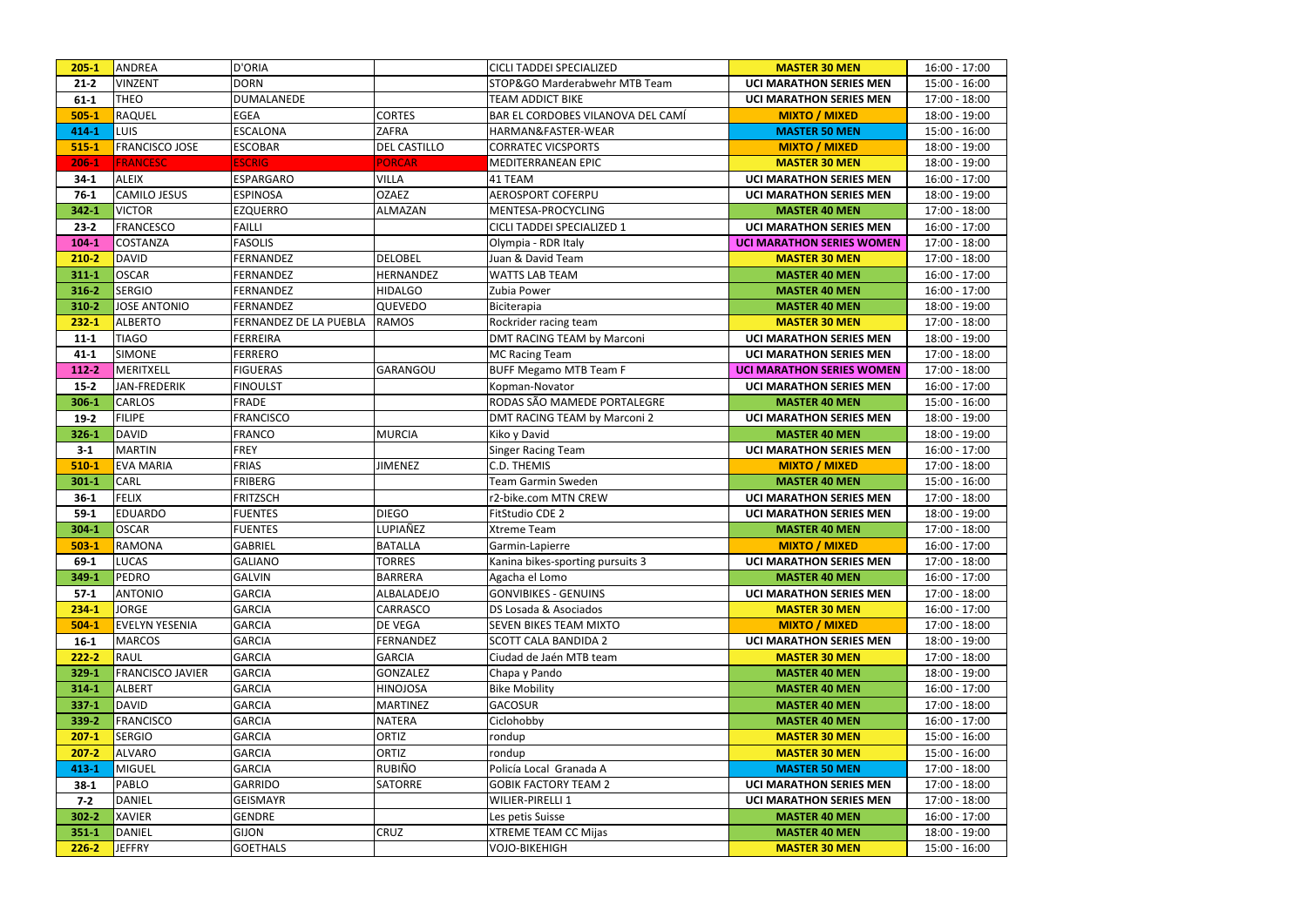| $203 - 2$ | SANTIAGO                | <b>GOMEZ</b>       | <b>BUÑUELO</b>  | <b>Special Bikes</b>                        | <b>MASTER 30 MEN</b>             | 15:00 - 16:00   |
|-----------|-------------------------|--------------------|-----------------|---------------------------------------------|----------------------------------|-----------------|
| $63-1$    | <b>JESUS</b>            | <b>GOMEZ</b>       | <b>CHICA</b>    | Team Mentesa-Charca bike                    | <b>UCI MARATHON SERIES MEN</b>   | 17:00 - 18:00   |
| 333-1     | FRANCISCO               | <b>GOMEZ</b>       | LIÑAN           | Independiente                               | <b>MASTER 40 MEN</b>             | 16:00 - 17:00   |
| 406-1     | <b>CARMELO</b>          | <b>GOMEZ</b>       | <b>PASTOR</b>   | <b>KH7-SPORT</b>                            | <b>MASTER 50 MEN</b>             | 15:00 - 16:00   |
| $214 - 2$ | DAVID                   | <b>GOMEZ</b>       | <b>RIOS</b>     | <b>GED SPORTS - PREVENSYSTEM TEAM</b>       | <b>MASTER 30 MEN</b>             | 15:00 - 16:00   |
| $47 - 2$  | FRANCISCO               | <b>GONZALEZ</b>    | <b>GARCIA</b>   | Team Trijuansa                              | <b>UCI MARATHON SERIES MEN</b>   | 17:00 - 18:00   |
| $56-1$    | FRANCISCO               | <b>GONZALEZ</b>    | <b>GODINO</b>   | LARA/GODINO                                 | <b>UCI MARATHON SERIES MEN</b>   | 15:00 - 16:00   |
| $71-2$    | <b>FERNANDO</b>         | <b>GONZALEZ</b>    | <b>GODINO</b>   | Harman Bikes Team                           | <b>UCI MARATHON SERIES MEN</b>   | 17:00 - 18:00   |
| $233 - 1$ | <b>JULIO</b>            | <b>GONZALEZ</b>    | <b>MATEU</b>    | PQTEAM ELCHE                                | <b>MASTER 30 MEN</b>             | 17:00 - 18:00   |
| $321 - 1$ | <b>VICTOR MANUEL</b>    | <b>GONZALEZ</b>    | MUÑOZ           | TIENDADESALUD.USANA.COM                     | <b>MASTER 40 MEN</b>             | 18:00 - 19:00   |
| $79-2$    | <b>SERGIO</b>           | <b>GONZALEZ</b>    | RIBEIRO         | il doctore                                  | <b>UCI MARATHON SERIES MEN</b>   | 18:00 - 19:00   |
| 309-2     | <b>MIGUEL ANGEL</b>     | <b>GONZALEZ</b>    | <b>TEJEDA</b>   | <b>BoBruC</b>                               | <b>MASTER 40 MEN</b>             | 16:00 - 17:00   |
| 334-2     | <b>JUAN DAVID</b>       | <b>GUARDEÑO</b>    | RAMIREZ         | <b>CODEONE TEAM1</b>                        | <b>MASTER 40 MEN</b>             | 15:00 - 16:00   |
| $10-1$    | <b>FRANCESC</b>         | <b>GUERRA</b>      | CARRETERO       | <b>SCOTT CALA BANDIDA 1</b>                 | <b>UCI MARATHON SERIES MEN</b>   | 18:00 - 19:00   |
| $17-1$    | <b>PABLO</b>            | <b>GUERRERO</b>    | <b>BONILLA</b>  | <b>CANNONDALE TB</b>                        | <b>UCI MARATHON SERIES MEN</b>   | 17:00 - 18:00   |
| $26 - 1$  | PHILIP                  | <b>HANDL</b>       |                 | Team Rocklube - Texpa Simplon               | <b>UCI MARATHON SERIES MEN</b>   | 16:00 - 17:00   |
| $32 - 1$  | PAUL                    | HäUSER             |                 | Sporttreff 2.0/DDMC Güldenmoor              | <b>UCI MARATHON SERIES MEN</b>   | 18:00 - 19:00   |
| 407-2     | <b>DANIEL</b>           | <b>HAUSMANN</b>    | SPILMAN         | EBAN-FOC                                    | <b>MASTER 50 MEN</b>             | 16:00 - 17:00   |
| $32 - 2$  | LENNARD                 | <b>HEIDENREICH</b> |                 | Sporttreff 2.0/DDMC Güldenmoor              | <b>UCI MARATHON SERIES MEN</b>   | 18:00 - 19:00   |
| $14 - 2$  | <b>OLE</b>              | HEM                |                 | Wilier 7C Force 2                           | <b>UCI MARATHON SERIES MEN</b>   | 17:00 - 18:00   |
| 354-2     | <b>JACOBO</b>           | HERNANDEZ          | <b>MARTOS</b>   | Docudest MTB Team                           | <b>MASTER 40 MEN</b>             | 18:00 - 19:00   |
| $511-2$   | <b>GERMAN</b>           | HERNANDEZ          | <b>RAMOS</b>    | <b>IDUNA BICIS</b>                          | <b>MIXTO / MIXED</b>             | 17:00 - 18:00   |
| $501 - 2$ | <b>JOSE RAUL</b>        | HERNANDEZ          | <b>SILVA</b>    | <b>DOCTORE BIKE</b>                         | <b>MIXTO / MIXED</b>             | 16:00 - 17:00   |
| $17-2$    | FRAN                    | <b>HERRERO</b>     | CASAS           | <b>CANNONDALE TB</b>                        | <b>UCI MARATHON SERIES MEN</b>   | 17:00 - 18:00   |
| $222 - 1$ | <b>JOSE MANUEL</b>      | <b>HIDALGO</b>     | <b>GARRIDO</b>  | Ciudad de Jaén MTB team                     | <b>MASTER 30 MEN</b>             | 17:00 - 18:00   |
| $1 - 2$   | <b>URS</b>              | <b>HUBER</b>       |                 | Team BULLS 1                                | <b>UCI MARATHON SERIES MEN</b>   | 15:00 - 16:00   |
| 414-2     | <b>PACO</b>             | <b>HUERTAS</b>     | <b>CAMPOS</b>   | HARMAN&FASTER-WEAR                          | <b>MASTER 50 MEN</b>             | 17:00 - 18:00   |
| 403-2     | <b>GARY</b>             | <b>HUGHES</b>      |                 | Plan Dee                                    | <b>MASTER 50 MEN</b>             | 16:00 - 17:00   |
| $8 - 1$   | <b>KRISTIAN</b>         | <b>HYNEK</b>       |                 | Canyon Northwave MTB Team 2                 | <b>UCI MARATHON SERIES MEN</b>   | 15:00 - 16:00   |
| 212-2     | <b>AITOR</b>            | <b>INTRIAGO</b>    | <b>BAUTISTA</b> | Ventus                                      | <b>MASTER 30 MEN</b>             | 17:00 - 18:00   |
| $308 - 1$ | PEDRO                   | INUÑEZ             | VILLAMAYOR      | <b>BIKES MONCAYO ALFA TARAZONA</b>          | <b>MASTER 40 MEN</b>             | 17:00 - 18:00   |
| 355-1     | <b>JUAN ANTONIO</b>     | <b>JIMENEZ</b>     | <b>CRUZ</b>     | <b>CD TIKISMIKIS</b>                        | <b>MASTER 40 MEN</b>             | 16:00 - 17:00   |
| $505 - 2$ | <b>LUIS</b>             | <b>JIMENEZ</b>     | <b>MONTES</b>   | BAR EL CORDOBES VILANOVA DEL CAMÍ           | <b>MIXTO / MIXED</b>             | 18:00 - 19:00   |
| 349-2     | <b>FRANCISCO JAVIER</b> | <b>JIMENEZ</b>     | ROLDAN          | Agacha el Lomo                              | <b>MASTER 40 MEN</b>             | 16:00 - 17:00   |
| 405-2     | PAVEL                   | <b>JIRENA</b>      |                 | ML TUNING Cyklotrener.com                   | <b>MASTER 50 MEN</b>             | 15:00 - 16:00   |
| $501-1$   | <b>ANNA</b>             | JÖRDENS            | <b>SILVA</b>    | <b>DOCTORE BIKE</b>                         | <b>MIXTO / MIXED</b>             | 16:00 - 17:00   |
| $206 - 2$ | <b>PEDRO</b>            | <b>JORGE</b>       | <b>MARZA</b>    | MEDITERRANEAN EPIC                          | <b>MASTER 30 MEN</b>             | 18:00 - 19:00   |
| $216 - 2$ | <b>IVAN</b>             | <b>JORRIN</b>      | <b>MATE</b>     | valdeolea--montellusa                       | <b>MASTER 30 MEN</b>             | 16:00 - 17:00   |
| 402-1     | REMI                    | <b>JOUANNIN</b>    |                 | <b>XC COURONNE</b>                          | <b>MASTER 50 MEN</b>             | 16:00 - 17:00   |
| $232 - 2$ | <b>JOSE MARIA</b>       | <b>JOYA</b>        |                 | Rockrider racing team                       | <b>MASTER 30 MEN</b>             | 17:00 - 18:00   |
| $302 - 1$ | <b>YVES-ALAIN</b>       | <b>JUAN</b>        |                 | Les petis Suisse                            | <b>MASTER 40 MEN</b>             | 16:00 - 17:00   |
| $510-2$   | <b>MIGUEL ANGEL</b>     | <b>JURADO</b>      | <b>MARTINEZ</b> | C.D. THEMIS                                 | <b>MIXTO / MIXED</b>             | 17:00 - 18:00   |
| $324 - 2$ | <b>JORGE</b>            | <b>JURADO</b>      | <b>NAVAS</b>    | Punto Menos                                 | <b>MASTER 40 MEN</b>             | 15:00 - 16:00   |
| $101 - 2$ | GRETA                   | KARASIOVAITė       |                 | TORPADO FACTORY TEAM                        | <b>UCI MARATHON SERIES WOMEN</b> | 18:00 - 19:00   |
| $22 - 2$  | <b>LUKAS</b>            | <b>KAUFMANN</b>    |                 | MTBS.CZ                                     | <b>UCI MARATHON SERIES MEN</b>   | 15:00 - 16:00   |
| 108-2     | <b>HANNAH</b>           | KöLLING            |                 | Edelsten - Reichel Hörgeräte powered by MAD | <b>UCI MARATHON SERIES WOMEN</b> | 15:00 - 16:00   |
| $317 - 1$ | <b>TOMAš</b>            | <b>KUBAT</b>       |                 | ML-TUNING - Cyklotrener.com                 | <b>MASTER 40 MEN</b>             | 15:00 - 16:00   |
| $6-1$     | <b>ALBAN</b>            | LAKATA             |                 | Team BULLS 2                                | <b>UCI MARATHON SERIES MEN</b>   | 15:00 - 16:00   |
| 308-2     | <b>MANUEL</b>           | LAPUENTE           | <b>CINTORA</b>  | BIKES MONCAYO ALFA TARAZONA                 | <b>MASTER 40 MEN</b>             | 17:00 - 18:00   |
| $56-2$    | <b>JOSE MARIA</b>       | LARA               | SANCHEZ         | LARA/GODINO                                 | <b>UCI MARATHON SERIES MEN</b>   | $15:00 - 16:00$ |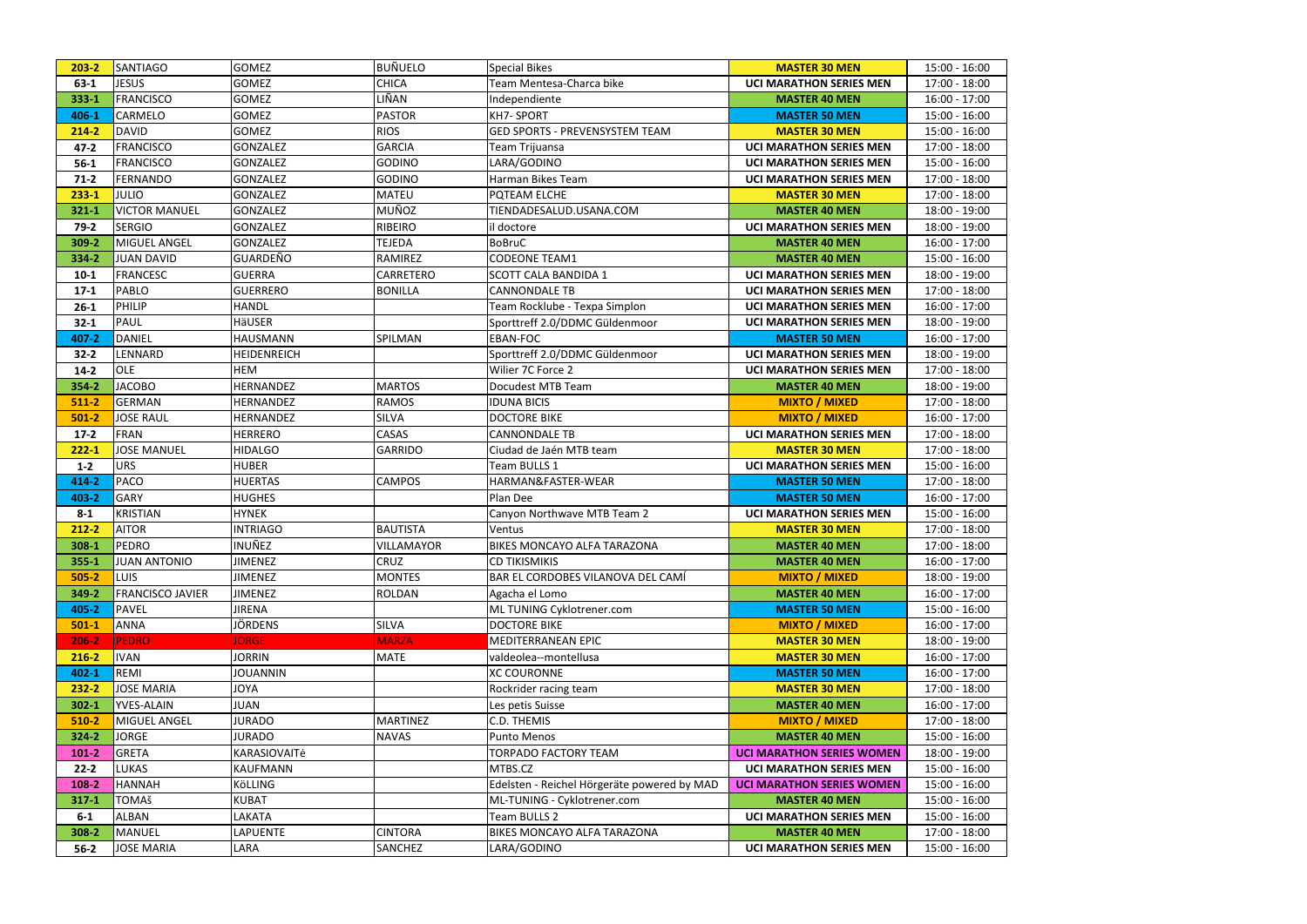| $18-2$    | <b>SIMON</b>            | LAURENT         |                  | <b>SCOTT FRENCH</b>              | <b>UCI MARATHON SERIES MEN</b>   | 18:00 - 19:00 |
|-----------|-------------------------|-----------------|------------------|----------------------------------|----------------------------------|---------------|
| $80 - 2$  | ALVARO                  | LAZPIUR         | LOPEZ            | Seral Team                       | <b>UCI MARATHON SERIES MEN</b>   | 16:00 - 17:00 |
| $111 - 1$ | <b>JEMIMA</b>           | LEACH           |                  | Ornitorrinchi                    | <b>UCI MARATHON SERIES WOMEN</b> | 16:00 - 17:00 |
| 402-2     | <b>PATRICE</b>          | <b>LEBOSSE</b>  |                  | <b>XC COURONNE</b>               | <b>MASTER 50 MEN</b>             | 16:00 - 17:00 |
| $226 - 1$ | <b>JASPER</b>           | LEFEVRE         |                  | <b>VOJO-BIKEHIGH</b>             | <b>MASTER 30 MEN</b>             | 15:00 - 16:00 |
| $224-1$   | <b>FRANCISCO JAVIER</b> | <b>LEON</b>     | <b>RODRIGUEZ</b> | <b>MAMUT BIKE TEAM 2</b>         | <b>MASTER 30 MEN</b>             | 18:00 - 19:00 |
| $51 - 1$  | <b>ANTONIO JESUS</b>    | <b>LEON</b>     | <b>SANCHEZ</b>   | COTEXA IMPORALIA TEAM 1          | <b>UCI MARATHON SERIES MEN</b>   | 16:00 - 17:00 |
| 343-2     | <b>FRANCISCO JAVIER</b> | <b>LEON</b>     | <b>VEGA</b>      | <b>APF</b>                       | <b>MASTER 40 MEN</b>             | 18:00 - 19:00 |
| $53-1$    | <b>LUCAS</b>            | <b>LESOIN</b>   |                  | GoodMan Cycles                   | <b>UCI MARATHON SERIES MEN</b>   | 18:00 - 19:00 |
| 412-1     | <b>DENIS</b>            | <b>LIAUD</b>    |                  | LA FORESTIERE                    | <b>MASTER 50 MEN</b>             | 16:00 - 17:00 |
| $27-2$    | <b>ALVARO</b>           | LOBATO          | <b>MATIAS</b>    | EXTREMADURA-ECOPILAS             | <b>UCI MARATHON SERIES MEN</b>   | 15:00 - 16:00 |
| 405-1     | <b>JAROMIR</b>          | LOCHMAN         |                  | ML TUNING Cyklotrener.com        | <b>MASTER 50 MEN</b>             | 15:00 - 16:00 |
| $24-1$    | <b>TONY</b>             | LONGO           |                  | Soudal Leecougan International 2 | <b>UCI MARATHON SERIES MEN</b>   | 15:00 - 16:00 |
| $223 - 1$ | <b>RAFAEL</b>           | <b>OPEZ</b>     | <b>ANDUJAR</b>   | Dbici19                          | <b>MASTER 30 MEN</b>             | 16:00 - 17:00 |
| 328-1     | <b>JUAN</b>             | <b>LOPEZ</b>    | <b>BAYONA</b>    | <b>TOTAL CLIMA</b>               | <b>MASTER 40 MEN</b>             | 17:00 - 18:00 |
| $303 - 2$ | <b>FRANCISCO</b>        | LOPEZ           | DE GEA           | <b>ISB SPORT</b>                 | <b>MASTER 40 MEN</b>             | 17:00 - 18:00 |
| $325 - 1$ | <b>ANTONIO</b>          | LOPEZ           | <b>GUTIERREZ</b> | Fambike team C.D                 | <b>MASTER 40 MEN</b>             | 18:00 - 19:00 |
| $209-1$   | GONZALO                 | LOPEZ           | LOPEZ            | Team manzanares-gobik            | <b>MASTER 30 MEN</b>             | 18:00 - 19:00 |
| $512 - 1$ | <b>JUAN JOSE</b>        | <b>LOPEZ</b>    | <b>RICO</b>      | CICLOS VALENCIA-FARTO NamedSport | <b>MIXTO / MIXED</b>             | 17:00 - 18:00 |
| 348-1     | <b>DAVID</b>            | <b>LOPEZ</b>    | SAEZ             | <b>MOSQUITO BIKERS</b>           | <b>MASTER 40 MEN</b>             | 18:00 - 19:00 |
| $60 - 1$  | <b>SERGIO</b>           | <b>LOPEZ</b>    | <b>SIMON</b>     | <b>GACELATOR RACING TEAM</b>     | <b>UCI MARATHON SERIES MEN</b>   | 17:00 - 18:00 |
| $221 - 2$ | <b>JACINTO JESUS</b>    | LOPEZ           | <b>VELA</b>      | Mentesa Bike                     | <b>MASTER 30 MEN</b>             | 17:00 - 18:00 |
| $28 - 2$  | <b>ALBERTO</b>          | LOSADA          | <b>ALGUACIL</b>  | CANNONDALETB - PROTOURBCN        | <b>UCI MARATHON SERIES MEN</b>   | 15:00 - 16:00 |
| $60 - 2$  | ALEJANDRO               | LOZANO          | <b>ESPINOSA</b>  | <b>GACELATOR RACING TEAM</b>     | <b>UCI MARATHON SERIES MEN</b>   | 17:00 - 18:00 |
| $106 - 2$ | <b>IRINA</b>            | LUETZELSCHWAB   |                  | Team BULLS / doc.oliday.com      | <b>UCI MARATHON SERIES WOMEN</b> | 16:00 - 17:00 |
| $102 - 1$ | <b>ARIANE</b>           | LUTHI           |                  | Symbtech / Pump for Peace        | <b>UCI MARATHON SERIES WOMEN</b> | 16:00 - 17:00 |
| $112 - 1$ | <b>NAIMA</b>            | <b>MADLEN</b>   | <b>DIESNER</b>   | <b>BUFF Megamo MTB Team F</b>    | <b>UCI MARATHON SERIES WOMEN</b> | 15:00 - 16:00 |
| $401 - 2$ | ANGEL                   | <b>MAESTRA</b>  | <b>ALBACETE</b>  | Romeros Santa Barbara            | <b>MASTER 50 MEN</b>             | 16:00 - 17:00 |
| $16 - 2$  | <b>SERGIO</b>           | <b>MANTECON</b> | <b>GUTIERREZ</b> | <b>SCOTT CALA BANDIDA 2</b>      | <b>UCI MARATHON SERIES MEN</b>   | 18:00 - 19:00 |
| $67-1$    | <b>ANTONIO</b>          | <b>MARIN</b>    | <b>GALISTEO</b>  | Mamut Bike Team                  | <b>UCI MARATHON SERIES MEN</b>   | 18:00 - 19:00 |
| $219-1$   | RAFAEL                  | <b>MARQUEZ</b>  | <b>RAIGON</b>    | <b>Mavic Cycling Team</b>        | <b>MASTER 30 MEN</b>             | 17:00 - 18:00 |
| $352 - 1$ | <b>JAVIER</b>           | <b>MARTIN</b>   | <b>DIAZ</b>      | <b>ELCORTEINGLES 019</b>         | <b>MASTER 40 MEN</b>             | 18:00 - 19:00 |
| $321 - 2$ | <b>JUAQUIN DAVID</b>    | <b>MARTIN</b>   | HERNANDEZ        | TIENDADESALUD.USANA.COM          | <b>MASTER 40 MEN</b>             | 18:00 - 19:00 |
| $65 - 1$  | <b>CARLOS</b>           | <b>MARTIN</b>   | <b>JIMENEZ</b>   | <b>BIZZIS TEAM - BICILAB</b>     | <b>UCI MARATHON SERIES MEN</b>   | 18:00 - 19:00 |
| $204 - 2$ | <b>LUIS ALBERTO</b>     | <b>MARTINEZ</b> | CABRERA          | beehi factory team 2             | <b>MASTER 30 MEN</b>             | 17:00 - 18:00 |
| $231 - 1$ | AITOR                   | <b>MARTINEZ</b> | GOMEZ            | <b>BLOPA</b>                     | <b>MASTER 30 MEN</b>             | 18:00 - 19:00 |
| 329-2     | JUAN JOSE               | <b>MARTINEZ</b> | <b>GOMEZ</b>     | Chapa y Pando                    | <b>MASTER 40 MEN</b>             | 18:00 - 19:00 |
| $76 - 2$  | JUAN SEBASTIAN          | <b>MARTINEZ</b> | LOPEZ            | <b>AEROSPORT COFERPU</b>         | <b>UCI MARATHON SERIES MEN</b>   | 18:00 - 19:00 |
| $229-1$   | <b>JUAN MANUEL</b>      | <b>MARTINEZ</b> | LOPEZ            | Baldubike pieralisi team         | <b>MASTER 30 MEN</b>             | 18:00 - 19:00 |
| $231 - 2$ | <b>SANTIAGO</b>         | <b>MARTINEZ</b> | <b>MORELL</b>    | <b>BLOPA</b>                     | <b>MASTER 30 MEN</b>             | 18:00 - 19:00 |
| 336-1     | <b>MANUEL JESUS</b>     | <b>MARTINEZ</b> | <b>OBLARE</b>    | <b>BALDUBIKE TORREDELCAMPO</b>   | <b>MASTER 40 MEN</b>             | 17:00 - 18:00 |
| 356-2     | <b>BLAS</b>             | <b>MARTINEZ</b> | SANCHEZ          | ALES TEAM SOLIDARIO              | <b>MASTER 40 MEN</b>             | 17:00 - 18:00 |
| $40 - 1$  | FRANCISCO               | <b>MARTINEZ</b> | TRILLO           | <b>BeeHi Factory Team</b>        | <b>UCI MARATHON SERIES MEN</b>   | 16:00 - 17:00 |
| $42 - 2$  | <b>JOSE JESUS</b>       | <b>MARTOS</b>   | CAZALLA          | KANINA BIKE-SPORTING PURSUITS    | <b>UCI MARATHON SERIES MEN</b>   | 17:00 - 18:00 |
| $29-1$    | PAU                     | <b>MARZA</b>    | <b>BEDOS</b>     | <b>GOBIK FACTORY TEAM 1</b>      | <b>UCI MARATHON SERIES MEN</b>   | 17:00 - 18:00 |
| $46 - 2$  | <b>ROBERT</b>           | <b>MASO</b>     | <b>VIDAL</b>     | TACTIC HQ Team                   | <b>UCI MARATHON SERIES MEN</b>   | 17:00 - 18:00 |
| $210-1$   | <b>JUAN</b>             | <b>MATA</b>     | <b>ROMERO</b>    | Juan & David Team                | <b>MASTER 30 MEN</b>             | 17:00 - 18:00 |
| $64 - 2$  | <b>SERGIO SEBASTIAN</b> | <b>MATERA</b>   |                  | Ales Team Solidario - Agro Rey   | <b>UCI MARATHON SERIES MEN</b>   | 17:00 - 18:00 |
| $44 - 1$  | <b>CESAR</b>            | <b>MATO</b>     | <b>ALONSO</b>    | La Dupla                         | <b>UCI MARATHON SERIES MEN</b>   | 15:00 - 16:00 |
| $55 - 1$  | <b>ERNO</b>             | <b>MCCRAE</b>   |                  | Mountainbike.be - Goeman Scott   | <b>UCI MARATHON SERIES MEN</b>   | 18:00 - 19:00 |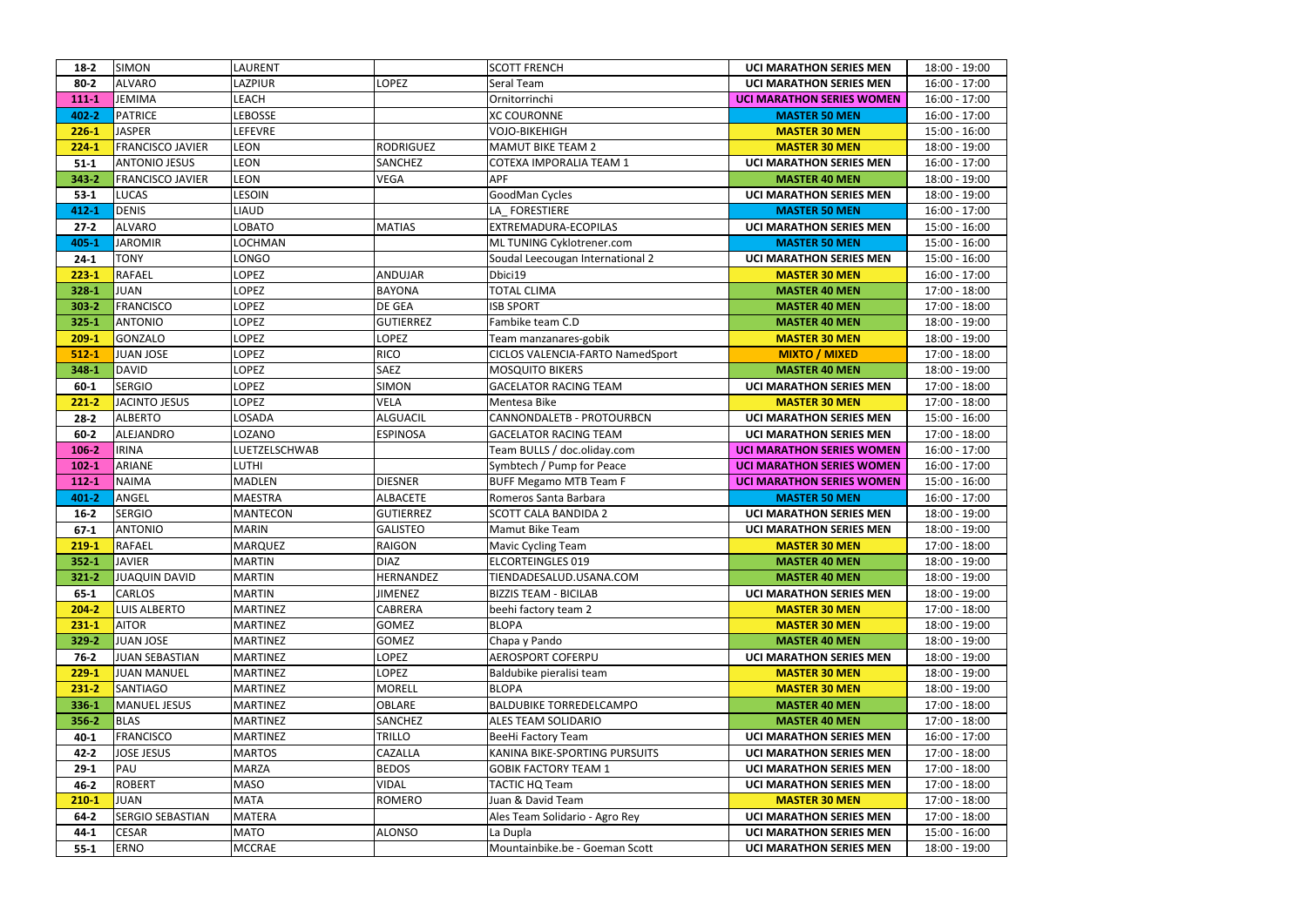| 344-2     | <b>FRANCISCO GABRIEL</b> | <b>MEDINA</b>    | <b>GARCIA</b>    | Policia Local Granada B          | <b>MASTER 40 MEN</b>             | 18:00 - 19:00   |
|-----------|--------------------------|------------------|------------------|----------------------------------|----------------------------------|-----------------|
| $24 - 2$  | ALEKSEI                  | MEDVEDEV         |                  | Soudal Leecougan International 2 | <b>UCI MARATHON SERIES MEN</b>   | 15:00 - 16:00   |
| $73-1$    | <b>AITOR</b>             | <b>MELENDEZ</b>  | NUÑEZ            | <b>GSPORT FACTORY TEAM</b>       | <b>UCI MARATHON SERIES MEN</b>   | 18:00 - 19:00   |
| 331-1     | <b>RUBEN</b>             | <b>MELLADO</b>   | MUÑOZ            | <b>CODEONE 2</b>                 | <b>MASTER 40 MEN</b>             | 18:00 - 19:00   |
| $353 - 1$ | MARIANO                  | <b>MENAL</b>     | <b>MARTIN</b>    | <b>MAMMOTH</b>                   | <b>MASTER 40 MEN</b>             | 18:00 - 19:00   |
| $13-2$    | DANIELE                  | <b>MENSI</b>     |                  | Soudal Leecougan International 1 | <b>UCI MARATHON SERIES MEN</b>   | 15:00 - 16:00   |
| $323 - 2$ | DAVY                     | <b>MICHELLON</b> |                  | <b>BIKE CORNER MASTER</b>        | <b>MASTER 40 MEN</b>             | 18:00 - 19:00   |
| $19-1$    | <b>ANDREAS</b>           | <b>MILTIADIS</b> |                  | DMT RACING TEAM by Marconi 2     | <b>UCI MARATHON SERIES MEN</b>   | 18:00 - 19:00   |
| $213 - 1$ | <b>ANTHONY</b>           | <b>MOFFA</b>     |                  | I Pagliacci                      | <b>MASTER 30 MEN</b>             | 17:00 - 18:00   |
| $201 - 1$ | <b>JOSE RAMON</b>        | <b>MOLINA</b>    | <b>FERNANDEZ</b> | Kanina Bikes-Sporting Pursuits   | <b>MASTER 30 MEN</b>             | 18:00 - 19:00   |
| 345-1     | <b>FRANCISCO JAVIER</b>  | <b>MOLINA</b>    | LOZANO           | <b>GACOSUR RACING TEAM 1</b>     | <b>MASTER 40 MEN</b>             | 18:00 - 19:00   |
| 326-2     | KIKO                     | <b>MOLINA</b>    | SOLA             | Kiko y David                     | <b>MASTER 40 MEN</b>             | 18:00 - 19:00   |
| 335-1     | <b>ALFONSO</b>           | <b>MOLLEJA</b>   | SANCHEZ          | COTEXA IMPORALIA TEAM            | <b>MASTER 40 MEN</b>             | 16:00 - 17:00   |
| 66-1      | MIGUEL ANGEL             | <b>MONTAÑES</b>  | <b>JIMENEZ</b>   | LE PORT VÉLO                     | <b>UCI MARATHON SERIES MEN</b>   | 17:00 - 18:00   |
| $63 - 2$  | PEDRO                    | MONTAÑEZ         | <b>TORRES</b>    | Team Mentesa-Charca bike         | <b>UCI MARATHON SERIES MEN</b>   | 17:00 - 18:00   |
| 307-2     | RAFAEL                   | <b>MONTOYA</b>   | <b>GUTIERREZ</b> | SPECIAL BIKES CD                 | <b>MASTER 40 MEN</b>             | 17:00 - 18:00   |
| 234-2     | <b>JUAN</b>              | <b>MORALES</b>   | <b>MAESTRE</b>   | DS Losada & Asociados            | <b>MASTER 30 MEN</b>             | 16:00 - 17:00   |
| $78-2$    | <b>ENRIQUE</b>           | <b>MORCILLO</b>  | <b>VERGARA</b>   | <b>BUFF Megamo MTB Team 2</b>    | <b>UCI MARATHON SERIES MEN</b>   | 15:00 - 16:00   |
| $79-1$    | PABLO                    | <b>MORENO</b>    | COLMENERO        | il doctore                       | <b>UCI MARATHON SERIES MEN</b>   | 18:00 - 19:00   |
| 355-2     | <b>LUIS</b>              | <b>MORENO</b>    | <b>LUQUE</b>     | <b>CD TIKISMIKIS</b>             | <b>MASTER 40 MEN</b>             | 16:00 - 17:00   |
| $503 - 2$ | <b>ANTONIO</b>           | <b>MORENO</b>    | <b>ORTEGA</b>    | Garmin-Lapierre                  | <b>MIXTO / MIXED</b>             | 16:00 - 17:00   |
| 350-1     | MANUEL                   | <b>MORILLO</b>   | <b>MANZANO</b>   | <b>Gacosur Racing Team 2</b>     | <b>MASTER 40 MEN</b>             | 18:00 - 19:00   |
| 218-2     | <b>FRANCISCO ANTONIO</b> | <b>MORON</b>     | <b>AGUILAR</b>   | <b>Bull Bike Armilla Team</b>    | <b>MASTER 30 MEN</b>             | 16:00 - 17:00   |
| $18-1$    | <b>EMILIEN</b>           | <b>MOURIER</b>   |                  | <b>SCOTT FRENCH</b>              | <b>UCI MARATHON SERIES MEN</b>   | 18:00 - 19:00   |
| $204 - 1$ | ALEJO                    | <b>MOYA</b>      | <b>GIRAL</b>     | beehi factory team 2             | <b>MASTER 30 MEN</b>             | 17:00 - 18:00   |
| 110-2     | <b>JORDINA</b>           | <b>MUNTADAS</b>  | <b>VILASIS</b>   | <b>CANNONDALE TB</b>             | <b>UCI MARATHON SERIES WOMEN</b> | 15:00 - 16:00   |
| $70-2$    | <b>JOSE ANGEL</b>        | MUÑOZ            | <b>BARRANCA</b>  | <b>TEJ WHEELS</b>                | <b>UCI MARATHON SERIES MEN</b>   | 18:00 - 19:00   |
| $11-2$    | MIGUEL                   | <b>MUÑOZ</b>     | <b>MORENO</b>    | DMT RACING TEAM by Marconi       | <b>UCI MARATHON SERIES MEN</b>   | 18:00 - 19:00   |
| $228 - 1$ | <b>EMILIO</b>            | <b>MUÑOZ</b>     | <b>ORTEGA</b>    | Unión Sportme                    | <b>MASTER 30 MEN</b>             | 15:00 - 16:00   |
| $201 - 2$ | <b>TOMAS</b>             | <b>MUÑOZ</b>     | QUESADA          | Kanina Bikes-Sporting Pursuits   | <b>MASTER 30 MEN</b>             | 18:00 - 19:00   |
| $213 - 2$ | <b>LUCA</b>              | <b>NEGRI</b>     |                  | I Pagliacci                      | <b>MASTER 30 MEN</b>             | 17:00 - 18:00   |
| $72-1$    | <b>ROGELIO</b>           | <b>NIETO</b>     | <b>RUIZ</b>      | Roge's team                      | <b>UCI MARATHON SERIES MEN</b>   | 18:00 - 19:00   |
| $72-2$    | <b>JOSE JAIME</b>        | <b>NIETO</b>     | <b>RUIZ</b>      | Roge's team                      | <b>UCI MARATHON SERIES MEN</b>   | 18:00 - 19:00   |
| $317 - 2$ | JAN                      | <b>NOVOTA</b>    |                  | ML-TUNING - Cyklotrener.com      | <b>MASTER 40 MEN</b>             | 15:00 - 16:00   |
| $65 - 2$  | <b>JORGE</b>             | <b>OCAÑA</b>     | <b>ESTEBAN</b>   | <b>BIZZIS TEAM - BICILAB</b>     | <b>UCI MARATHON SERIES MEN</b>   | 18:00 - 19:00   |
| $211 - 1$ | <b>DIEGO</b>             | <b>OJANGUREN</b> | <b>RODRIGUEZ</b> | <b>FITSTUDIO CDE</b>             | <b>MASTER 30 MEN</b>             | 16:00 - 17:00   |
| $68-1$    | <b>ALVARO</b>            | <b>OLASOLO</b>   | <b>DON</b>       | <b>BH VIBIKE</b>                 | <b>UCI MARATHON SERIES MEN</b>   | 18:00 - 19:00   |
| $15 - 1$  | <b>INGVAR</b>            | <b>OMARSSON</b>  |                  | Kopman-Novator                   | <b>UCI MARATHON SERIES MEN</b>   | 16:00 - 17:00   |
| $220 - 2$ | RAMON                    | ORTEGA           | <b>ACEITUNO</b>  | KANINA BIKES/Acpcoferputeam      | <b>MASTER 30 MEN</b>             | 15:00 - 16:00   |
| 115-1     | <b>BELEN</b>             | <b>ORTEGA</b>    | <b>LOPEZ</b>     | <b>CRUZBER</b>                   | <b>MASTER WOMEN</b>              | 18:00 - 19:00   |
| $342 - 2$ | <b>ANTONIO LUIS</b>      | <b>ORTEGA</b>    | <b>ORTEGA</b>    | MENTESA-PROCYCLING               | <b>MASTER 40 MEN</b>             | 17:00 - 18:00   |
| 404-2     | PABLO BALTASAR           | <b>OTERO</b>     | <b>VALETA</b>    | Club Triatlón Las Rozas          | <b>MASTER 50 MEN</b>             | 17:00 - 18:00   |
| $312 - 2$ | RAFAEL                   | PADILLA          | <b>TORRES</b>    | TIKISMIKIS CORDOBA               | <b>MASTER 40 MEN</b>             | $16:00 - 17:00$ |
| $13 - 1$  | <b>HECTOR LEONARDO</b>   | <b>PAEZ</b>      | <b>LEON</b>      | Soudal Leecougan International 1 | <b>UCI MARATHON SERIES MEN</b>   | 15:00 - 16:00   |
| $59-2$    | MIGUEL                   | PAJUELO          | <b>FERNANDEZ</b> | FitStudio CDE 2                  | <b>UCI MARATHON SERIES MEN</b>   | 16:00 - 17:00   |
| 331-2     | SERGIO                   | <b>PALMA</b>     | <b>GRANDE</b>    | <b>CODEONE 2</b>                 | <b>MASTER 40 MEN</b>             | 18:00 - 19:00   |
| $223 - 2$ | <b>FRANCISCO JOSE</b>    | PAÑOS            | <b>RUIZ</b>      | Dbici19                          | <b>MASTER 30 MEN</b>             | 16:00 - 17:00   |
| $52 - 1$  | <b>ANTONIO</b>           | <b>PARRA</b>     | <b>GONZALEZ</b>  | <b>SEVEN BIKES TEAM</b>          | <b>UCI MARATHON SERIES MEN</b>   | 17:00 - 18:00   |
| 406-2     | <b>JAVIER</b>            | <b>PASCUAL</b>   | <b>TORRES</b>    | KH7-SPORT                        | <b>MASTER 50 MEN</b>             | 15:00 - 16:00   |
|           |                          |                  |                  |                                  |                                  |                 |
| $75-1$    | <b>YAN</b>               | PASTUSHENKO      |                  | CICLI TADDEI SPECIALIZED 3       | <b>UCI MARATHON SERIES MEN</b>   | 16:00 - 17:00   |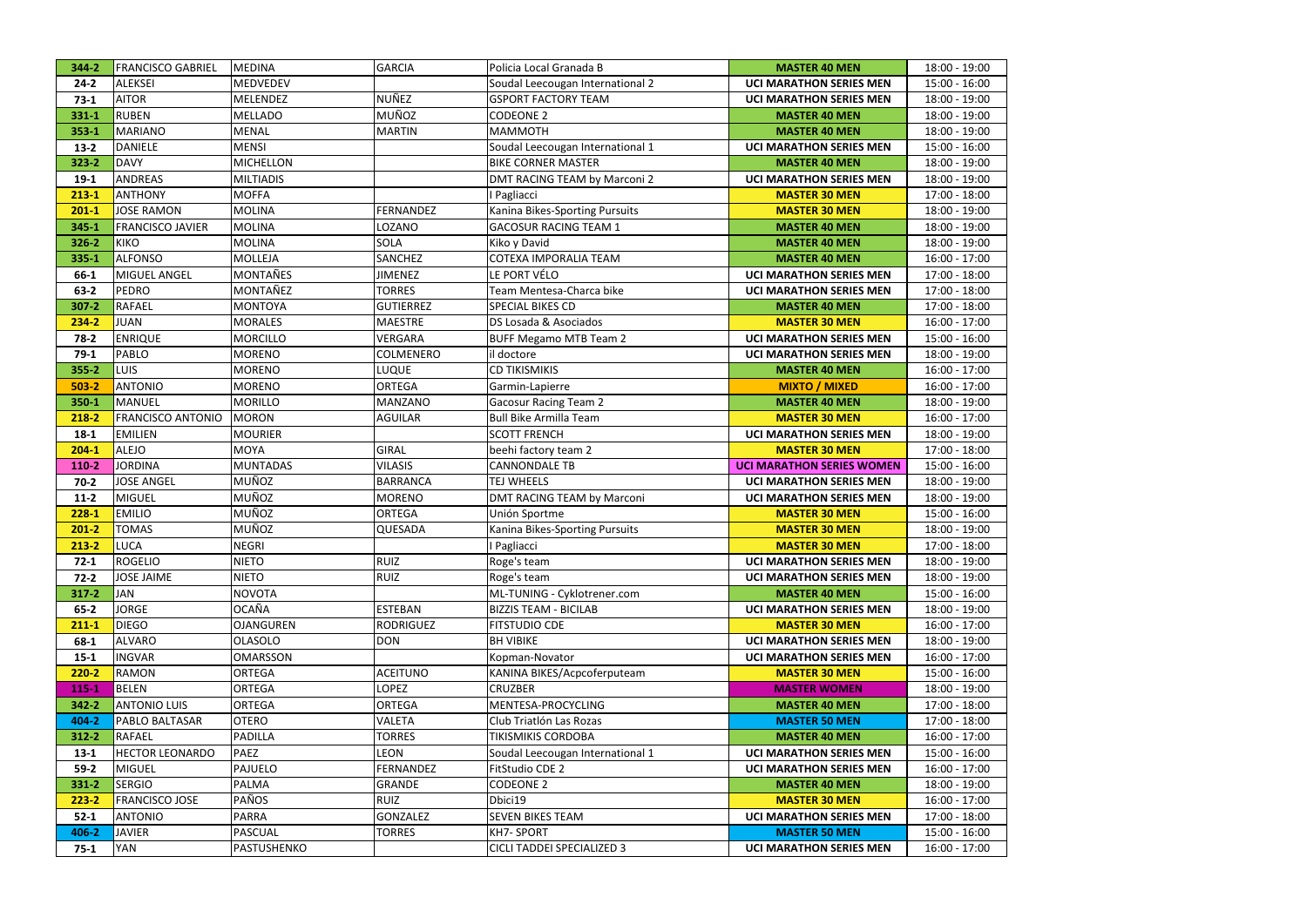| $227-1$   | <b>JOSE RAFAEL</b>      | PAVON               | <b>SERRANO</b>    | <b>LANDBIKE TEAM</b>                        | <b>MASTER 30 MEN</b>             | 17:00 - 18:00   |
|-----------|-------------------------|---------------------|-------------------|---------------------------------------------|----------------------------------|-----------------|
| $227 - 2$ | <b>ANTONIO JESUS</b>    | <b>PAVON</b>        | SERRANO           | <b>LANDBIKE TEAM</b>                        | <b>MASTER 30 MEN</b>             | 17:00 - 18:00   |
| $230 - 2$ | <b>ANTONIO DAVID</b>    | PELAYO              | <b>RULL</b>       | <b>Brujulabike</b>                          | <b>MASTER 30 MEN</b>             | 16:00 - 17:00   |
| 314-2     | <b>ROGER</b>            | PERALBA             | <b>COSTA</b>      | <b>Bike Mobility</b>                        | <b>MASTER 40 MEN</b>             | 16:00 - 17:00   |
| $104 - 2$ | <b>CLAUDIA</b>          | PERETTI             |                   | Olympia - RDR Italy                         | <b>UCI MARATHON SERIES WOMEN</b> | 17:00 - 18:00   |
| $225 - 1$ | <b>ANTONIO</b>          | <b>PEREZ</b>        | <b>ACOSTA</b>     | <b>BALDU BIKE TORREDELCAMPO</b>             | <b>MASTER 30 MEN</b>             | 17:00 - 18:00   |
| 328-2     | <b>ANTONIO</b>          | <b>PEREZ</b>        | <b>BUSTOS</b>     | <b>TOTAL CLIMA</b>                          | <b>MASTER 40 MEN</b>             | 17:00 - 18:00   |
| $54-1$    | <b>JUAN MIGUEL</b>      | <b>PEREZ</b>        | <b>DOBLADO</b>    | CICLOS CARRASCO - ARRUEDA                   | <b>UCI MARATHON SERIES MEN</b>   | 15:00 - 16:00   |
| $211 - 2$ | <b>ANDRES</b>           | <b>PEREZ</b>        | LLANA             | <b>FITSTUDIO CDE</b>                        | <b>MASTER 30 MEN</b>             | 16:00 - 17:00   |
| $351 - 2$ | <b>MIGUEL ANGEL</b>     | <b>PEREZ</b>        | <b>MARIN</b>      | <b>XTREME TEAM CC Mijas</b>                 | <b>MASTER 40 MEN</b>             | 18:00 - 19:00   |
| 350-2     | <b>JOSE MIGUEL</b>      | <b>PEREZ</b>        | <b>MARTINEZ</b>   | <b>Gacosur Racing Team 2</b>                | <b>MASTER 40 MEN</b>             | 18:00 - 19:00   |
| $236 - 1$ | <b>DANIEL</b>           | <b>PEREZ</b>        | <b>MUR</b>        | Cruz mtb team                               | <b>MASTER 30 MEN</b>             | 16:00 - 17:00   |
| 228-2     | <b>PEDRO JESUS</b>      | <b>PEREZ</b>        | PEREZ             | Unión Sportme                               | <b>MASTER 30 MEN</b>             | 15:00 - 16:00   |
| $322 - 2$ | <b>ENRIQUE</b>          | <b>PERIS</b>        | <b>CRESPO</b>     | Randurias Team                              | <b>MASTER 40 MEN</b>             | 18:00 - 19:00   |
| 330-1     | <b>JUAN MANUEL</b>      | PERSONAL            | <b>FERNANDEZ</b>  | ISB 1 Pro                                   | <b>MASTER 40 MEN</b>             | 16:00 - 17:00   |
| 109-1     | <b>DEBORA</b>           | <b>PIANA</b>        |                   | CICLI TADDEI SPECIALIZED                    | <b>UCI MARATHON SERIES WOMEN</b> | 16:00 - 17:00   |
| $45 - 2$  | <b>ANTHONY</b>          | <b>PICHOT</b>       |                   | Team Harde Addict                           | <b>UCI MARATHON SERIES MEN</b>   | 17:00 - 18:00   |
| $9 - 1$   | <b>MANUEL</b>           | PLIEM               |                   | <b>Pure Encapsulations</b>                  | <b>UCI MARATHON SERIES MEN</b>   | 15:00 - 16:00   |
| 320-1     | <b>JAIME</b>            | <b>POL</b>          | COLL              | Aqui nadie entrena                          | <b>MASTER 40 MEN</b>             | 17:00 - 18:00   |
| 333-2     | <b>JOAQUIN</b>          | <b>PORRAS</b>       | SERRANO           | Independiente                               | <b>MASTER 40 MEN</b>             | 16:00 - 17:00   |
| $7-1$     | SAMUELE                 | <b>PORRO</b>        |                   | <b>WILIER-PIRELLI 1</b>                     | <b>UCI MARATHON SERIES MEN</b>   | 17:00 - 18:00   |
| $47 - 1$  | <b>FRANCISCO JAVIER</b> | <b>PRADOS</b>       | <b>GARRIDO</b>    | Team Trijuansa                              | <b>UCI MARATHON SERIES MEN</b>   | 17:00 - 18:00   |
| 108-1     | <b>TANJA</b>            | <b>PRILLER</b>      |                   | Edelsten - Reichel Hörgeräte powered by MAD | <b>UCI MARATHON SERIES WOMEN</b> | 15:00 - 16:00   |
| $78-1$    | <b>PEETER</b>           | <b>PRUUS</b>        |                   | <b>BUFF Megamo MTB Team 2</b>               | <b>UCI MARATHON SERIES MEN</b>   | 16:00 - 17:00   |
| $44 - 2$  | <b>OSCAR</b>            | <b>PUJOL</b>        | MUÑOZ             | La Dupla                                    | <b>UCI MARATHON SERIES MEN</b>   | 15:00 - 16:00   |
| $202 - 1$ | <b>EDUARDO</b>          | QUESADA             | <b>MORAL</b>      | Torrebiker's Bike Team                      | <b>MASTER 30 MEN</b>             | 17:00 - 18:00   |
| $5 - 1$   | <b>FABIAN</b>           | <b>RABENSTEINER</b> |                   | <b>WILIER-PIRELLI 2</b>                     | <b>UCI MARATHON SERIES MEN</b>   | 17:00 - 18:00   |
| $51-2$    | <b>ALFONSO</b>          | <b>RAEL</b>         | <b>GALLARDO</b>   | COTEXA IMPORALIA TEAM 1                     | <b>UCI MARATHON SERIES MEN</b>   | 16:00 - 17:00   |
| 508-2     | <b>ANNA</b>             | <b>RAMIREZ</b>      | <b>BAUXELL</b>    | Kh7 mixto                                   | <b>MIXTO / MIXED</b>             | 18:00 - 19:00   |
| $39-1$    | <b>MILTON</b>           | <b>RAMOS</b>        | <b>GAMEZ</b>      | Rockrider                                   | <b>UCI MARATHON SERIES MEN</b>   | 15:00 - 16:00   |
| 48-2      | RAUL                    | RAPOSO              | <b>MATEO</b>      | <b>GARMIN CORPORATE TEAM</b>                | <b>UCI MARATHON SERIES MEN</b>   | 15:00 - 16:00   |
| 306-2     | <b>DAVID</b>            | <b>RASTEIRO</b>     |                   | RODAS SÃO MAMEDE PORTALEGRE                 | <b>MASTER 40 MEN</b>             | $15:00 - 16:00$ |
| $14-1$    | <b>MARCO</b>            | REBAGLIATI          |                   | Wilier 7C Force 2                           | <b>UCI MARATHON SERIES MEN</b>   | 17:00 - 18:00   |
| $315 - 2$ | <b>OSCAR</b>            | <b>RECUNA</b>       | <b>PRIEGO</b>     | <b>Bici 3.0</b>                             | <b>MASTER 40 MEN</b>             | 16:00 - 17:00   |
| $214 - 1$ | <b>PABLO</b>            | <b>REGALIZA</b>     | <b>CASTILLO</b>   | <b>GED SPORTS - PREVENSYSTEM TEAM</b>       | <b>MASTER 30 MEN</b>             | 15:00 - 16:00   |
| $203 - 1$ | <b>TOMAS</b>            | <b>REOS</b>         | <b>ARAUJO</b>     | <b>Special Bikes</b>                        | <b>MASTER 30 MEN</b>             | 15:00 - 16:00   |
| $69-2$    | <b>JAVIER</b>           | <b>REQUENA</b>      | COLLADO           | Kanina bikes-sporting pursuits 3            | <b>UCI MARATHON SERIES MEN</b>   | 17:00 - 18:00   |
| $208 - 2$ | <b>SERGIO</b>           | <b>RESTITUTO</b>    | <b>PACHECO</b>    | Pilot team                                  | <b>MASTER 30 MEN</b>             | 17:00 - 18:00   |
| $208-1$   | <b>JUAN CARLOS</b>      | <b>REY</b>          | <b>GARCIA</b>     | Pilot team                                  | <b>MASTER 30 MEN</b>             | 17:00 - 18:00   |
| $229 - 2$ | <b>JOSE</b>             | <b>ROBLES</b>       | <b>MORALES</b>    | Baldubike pieralisi team                    | <b>MASTER 30 MEN</b>             | 18:00 - 19:00   |
| 318-2     | <b>MANUEL</b>           | <b>ROCA</b>         | SANTIAGO          | Biciterapia 1                               | <b>MASTER 40 MEN</b>             | 18:00 - 19:00   |
| $337 - 2$ | <b>JOSE MIGUEL</b>      | <b>RODRIGUEZ</b>    | <b>ASENCIO</b>    | <b>GACOSUR</b>                              | <b>MASTER 40 MEN</b>             | 17:00 - 18:00   |
| 410-2     | <b>DIONISIO</b>         | <b>RODRIGUEZ</b>    | <b>DOUZE</b>      | Matracos Ergonutri                          | <b>MASTER 50 MEN</b>             | 18:00 - 19:00   |
| $230 - 1$ | <b>DAVID</b>            | <b>RODRIGUEZ</b>    | <b>ESTEBAN</b>    | <b>Brujulabike</b>                          | <b>MASTER 30 MEN</b>             | 16:00 - 17:00   |
| $67-2$    | <b>DANIEL</b>           | <b>RODRIGUEZ</b>    | <b>JIMENEZ</b>    | Mamut Bike Team                             | <b>UCI MARATHON SERIES MEN</b>   | 18:00 - 19:00   |
| $502 - 1$ | ALMUDENA                | <b>RODRIGUEZ</b>    | LOPEZ DE ARMENTIA | <b>KANINA BIKES</b>                         | <b>MIXTO / MIXED</b>             | 16:00 - 17:00   |
| $411 - 2$ | <b>FRANCISCO JAVIER</b> | <b>RODRIGUEZ</b>    | <b>TELLEZ</b>     | <b>C.D. TIKISMIQUIS</b>                     | <b>MASTER 50 MEN</b>             | 16:00 - 17:00   |
| 320-2     | <b>WILLIAMS</b>         | <b>RODRIGUEZ</b>    |                   | Aqui nadie entrena                          | <b>MASTER 40 MEN</b>             | 17:00 - 18:00   |
| 345-2     | <b>MANUEL</b>           | <b>ROJO</b>         | <b>NIETO</b>      | <b>GACOSUR RACING TEAM 1</b>                | <b>MASTER 40 MEN</b>             | 18:00 - 19:00   |
| $29-2$    | PAU                     | <b>ROMERO</b>       | <b>BARCELO</b>    | <b>GOBIK FACTORY TEAM 1</b>                 | <b>UCI MARATHON SERIES MEN</b>   | 17:00 - 18:00   |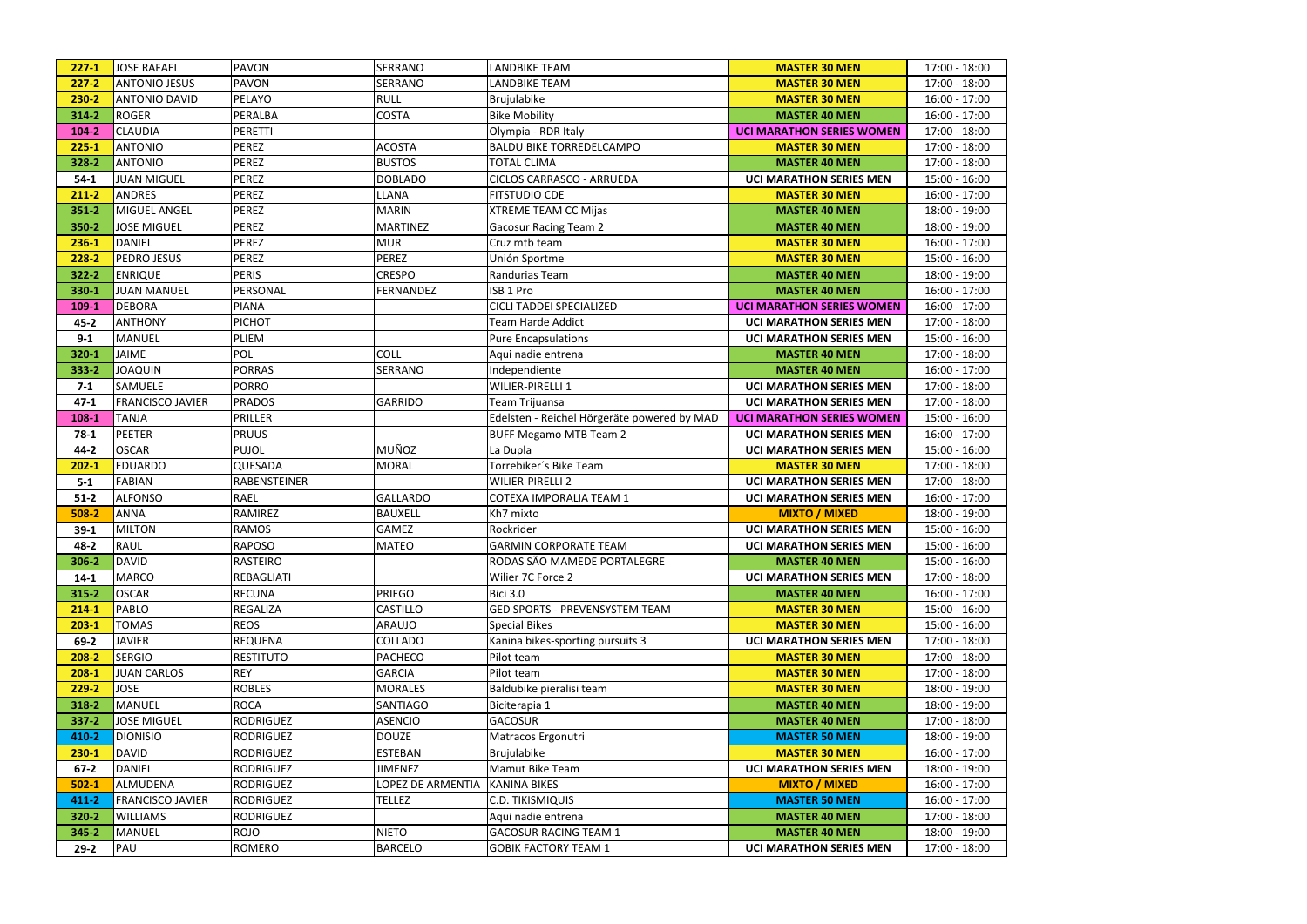| 354-1     | <b>FRANCISCO JAVIER</b> | <b>ROMERO</b>    | <b>PEDROSA</b>   | Docudest MTB Team                        | <b>MASTER 40 MEN</b>             | 18:00 - 19:00   |
|-----------|-------------------------|------------------|------------------|------------------------------------------|----------------------------------|-----------------|
| 340-2     | <b>JUAN CARLOS</b>      | <b>ROMERO</b>    | <b>RODRIGUEZ</b> | <b>MAMMOTH CORDOBA</b>                   | <b>MASTER 40 MEN</b>             | 15:00 - 16:00   |
| $512 - 2$ | MARTA                   | <b>ROMEU</b>     | SOLAZ            | CICLOS VALENCIA-FARTO NamedSport         | <b>MIXTO / MIXED</b>             | 17:00 - 18:00   |
| $58-2$    | <b>ADRIEN</b>           | <b>ROQUEBRUN</b> |                  | <b>Bike Corner</b>                       | <b>UCI MARATHON SERIES MEN</b>   | 18:00 - 19:00   |
| $30-2$    | <b>MASSIMO</b>          | <b>ROSA</b>      |                  | SOUDAL LEECOUGAN TEAM                    | <b>UCI MARATHON SERIES MEN</b>   | 15:00 - 16:00   |
| 408-1     | <b>JORDI</b>            | <b>RUBIO</b>     | <b>RUIZ</b>      | Limoncellos                              | <b>MASTER 40 MEN</b>             | 18:00 - 19:00   |
| $25 - 1$  | <b>TEUS</b>             | <b>RUIJTER</b>   |                  | <b>KMC</b>                               | <b>UCI MARATHON SERIES MEN</b>   | 16:00 - 17:00   |
| 115-2     | <b>RAQUEL</b>           | <b>RUIZ</b>      | <b>ESTRADA</b>   | <b>CRUZBER</b>                           | <b>MASTER WOMEN</b>              | 18:00 - 19:00   |
| 335-2     | <b>JOSE JAVIER</b>      | <b>RUIZ</b>      | GONZALEZ         | COTEXA IMPORALIA TEAM                    | <b>MASTER 40 MEN</b>             | 16:00 - 17:00   |
| $52-2$    | <b>CARLOS ALBERTO</b>   | <b>RUIZ</b>      | MUÑOZ            | <b>SEVEN BIKES TEAM</b>                  | <b>UCI MARATHON SERIES MEN</b>   | 17:00 - 18:00   |
| 330-2     | <b>FRANCESC</b>         | <b>SABIOTE</b>   | <b>RUIZ</b>      | ISB 1 Pro                                | <b>MASTER 40 MEN</b>             | 16:00 - 17:00   |
| $50-2$    | <b>VINCENZO</b>         | <b>SAITTA</b>    |                  | CICLI TADDEI SPECIALIZED 2               | <b>UCI MARATHON SERIES MEN</b>   | 16:00 - 17:00   |
| $509-1$   | <b>DAVID</b>            | <b>SALMERON</b>  |                  | Škoda we love cycling                    | <b>MIXTO / MIXED</b>             | 17:00 - 18:00   |
| $107 - 1$ | ARANTXA                 | SALVADO          | <b>VERGES</b>    | <b>GOBIK FACTORY TEAM FEM</b>            | <b>UCI MARATHON SERIES WOMEN</b> | 17:00 - 18:00   |
| 319-2     | <b>ANTONIO</b>          | <b>SANCHEZ</b>   | CASADO           | MULTIDEPORTES VETUSTA                    | <b>MASTER 40 MEN</b>             | 17:00 - 18:00   |
| 411-1     | <b>ANTONIO</b>          | <b>SANCHEZ</b>   | <b>CRUZ</b>      | <b>C.D. TIKISMIQUIS</b>                  | <b>MASTER 50 MEN</b>             | 16:00 - 17:00   |
| 348-2     | MARIO                   | <b>SANCHEZ</b>   | <b>GARCIA</b>    | <b>MOSQUITO BIKERS</b>                   | <b>MASTER 40 MEN</b>             | 18:00 - 19:00   |
| 356-1     | <b>DOMINGO</b>          | <b>SANCHEZ</b>   | <b>LOPEZ</b>     | ALES TEAM SOLIDARIO                      | <b>MASTER 40 MEN</b>             | 17:00 - 18:00   |
| $40 - 2$  | <b>JOSE</b>             | <b>SANCHEZ</b>   | <b>PORRAS</b>    | <b>BeeHi Factory Team</b>                | <b>UCI MARATHON SERIES MEN</b>   | 16:00 - 17:00   |
| $10-2$    | <b>JOSE MARIA</b>       | <b>SANCHEZ</b>   | <b>RUIZ</b>      | <b>SCOTT CALA BANDIDA 1</b>              | <b>UCI MARATHON SERIES MEN</b>   | 18:00 - 19:00   |
| $33 - 1$  | MAXIME                  | <b>SAONIT</b>    |                  | Team La Forestiere Rosti / Gardanne Velo | <b>UCI MARATHON SERIES MEN</b>   | 16:00 - 17:00   |
| $106 - 1$ | <b>JANINE</b>           | <b>SCHNEIDER</b> |                  | Team BULLS / doc.oliday.com              | <b>UCI MARATHON SERIES WOMEN</b> | 16:00 - 17:00   |
| $1 - 1$   | <b>SIMON</b>            | <b>SCHNELLER</b> |                  | Team BULLS 1                             | <b>UCI MARATHON SERIES MEN</b>   | 15:00 - 16:00   |
| $26 - 2$  | <b>DOMINIK</b>          | <b>SCHWAIGER</b> |                  | Team Rocklube - Texpa Simplon            | <b>UCI MARATHON SERIES MEN</b>   | 16:00 - 17:00   |
| 109-2     | SILVIA                  | <b>SCIPIONI</b>  |                  | CICLI TADDEI SPECIALIZED                 | <b>UCI MARATHON SERIES WOMEN</b> | 16:00 - 17:00   |
| $2 - 1$   | <b>ANDREAS</b>          | <b>SEEWALD</b>   |                  | Canyon Northwave MTB Team 1              | <b>UCI MARATHON SERIES MEN</b>   | 15:00 - 16:00   |
| 509-2     | <b>MICHAELA</b>         | SEKULOVA         | <b>SEKULA</b>    | Škoda we love cycling                    | <b>MIXTO / MIXED</b>             | 17:00 - 18:00   |
| $21 - 1$  | <b>NIKLAS</b>           | <b>SELL</b>      |                  | STOP&GO Marderabwehr MTB Team            | <b>UCI MARATHON SERIES MEN</b>   | 15:00 - 16:00   |
| $57-2$    | <b>INOCENCIO</b>        | <b>SERRA</b>     | <b>VICENTE</b>   | <b>GONVIBIKES - GENUINS</b>              | <b>UCI MARATHON SERIES MEN</b>   | 17:00 - 18:00   |
| $217 - 1$ | <b>LUIS</b>             | <b>SERRANO</b>   | <b>OCHOA</b>     | <b>CICLOS CABELLO TEAM</b>               | <b>MASTER 30 MEN</b>             | 17:00 - 18:00   |
| $325 - 2$ | <b>FRANCISCO JAVIER</b> | <b>SIERRA</b>    | <b>GARCIA</b>    | Fambike team C.D                         | <b>MASTER 40 MEN</b>             | 18:00 - 19:00   |
| $311 - 2$ | RAUL                    | <b>SILVA</b>     | <b>GUTIERREZ</b> | <b>WATTS LAB TEAM</b>                    | <b>MASTER 40 MEN</b>             | 16:00 - 17:00   |
| $73-2$    | MIGUEL ANGEL            | <b>SILVA</b>     | MUÑOZ            | <b>GSPORT FACTORY TEAM</b>               | <b>UCI MARATHON SERIES MEN</b>   | 18:00 - 19:00   |
| $25 - 2$  | TIM                     | <b>SMEENGE</b>   |                  | <b>KMC</b>                               | <b>UCI MARATHON SERIES MEN</b>   | 16:00 - 17:00   |
| $61 - 2$  | <b>JUDICAEL</b>         | <b>SOLIER</b>    |                  | <b>TEAM ADDICT BIKE</b>                  | <b>UCI MARATHON SERIES MEN</b>   | 17:00 - 18:00   |
| 413-2     | <b>MANUEL</b>           | <b>SORIA</b>     | <b>TORICES</b>   | Policía Local Granada A                  | <b>MASTER 50 MEN</b>             | 17:00 - 18:00   |
| $101-1$   | KATAZINA                | SOSNA            |                  | TORPADO FACTORY TEAM                     | <b>UCI MARATHON SERIES WOMEN</b> | 18:00 - 19:00   |
| $301 - 2$ | <b>HENRIK</b>           | <b>SPARR</b>     |                  | Team Garmin Sweden                       | <b>MASTER 40 MEN</b>             | $15:00 - 16:00$ |
| $6 - 2$   | HANSUELI                | <b>STAUFFER</b>  |                  | Team BULLS 2                             | <b>UCI MARATHON SERIES MEN</b>   | 15:00 - 16:00   |
| $507-1$   | MITCHEL                 | <b>STEENMAN</b>  |                  | <b>Fruity Skyscrapers</b>                | <b>MIXTO / MIXED</b>             | 18:00 - 19:00   |
| 409-1     | <b>MARTIN</b>           | <b>STEIERT</b>   |                  | 9th Wave MTB Sharks Team                 | <b>MASTER 50 MEN</b>             | 15:00 - 16:00   |
| $105 - 1$ | GREETE                  | <b>STEINBURG</b> |                  | <b>MTB PRO Merchandising Racing</b>      | <b>UCI MARATHON SERIES WOMEN</b> | 16:00 - 17:00   |
| $3-2$     | <b>SIMON</b>            | <b>STIEBJAHN</b> |                  | <b>Singer Racing Team</b>                | <b>UCI MARATHON SERIES MEN</b>   | 16:00 - 17:00   |
| $2 - 2$   | <b>MARTIN</b>           | <b>STOŠEK</b>    |                  | Canyon Northwave MTB Team 1              | <b>UCI MARATHON SERIES MEN</b>   | 15:00 - 16:00   |
| 66-2      | <b>FRANCISCO JOSE</b>   | <b>SUTIL</b>     | SANCHEZ          | LE PORT VÉLO                             | <b>UCI MARATHON SERIES MEN</b>   | 17:00 - 18:00   |
| $20 - 2$  | <b>NICOLA</b>           | <b>TAFFAREL</b>  |                  | Wilier 7C Force 1                        | <b>UCI MARATHON SERIES MEN</b>   | 16:00 - 17:00   |
| $103 - 2$ | LEJLA                   | TANOVIć          |                  | Canyon Northwave - Allebike Team         | <b>UCI MARATHON SERIES WOMEN</b> | 16:00 - 17:00   |
| $111-2$   | <b>CASEY</b>            | <b>THOMPSON</b>  |                  | Ornitorrinchi                            | <b>UCI MARATHON SERIES WOMEN</b> | 16:00 - 17:00   |
| 332-2     | <b>JUAN MANUEL</b>      | <b>TOLEDO</b>    | <b>HIDALGO</b>   | RUEDAS EN LLAMAS                         | <b>MASTER 40 MEN</b>             | 15:00 - 16:00   |
| $110-1$   | MARTA                   | <b>TORA</b>      | MILA             | <b>CANNONDALE TB</b>                     | <b>UCI MARATHON SERIES WOMEN</b> | $15:00 - 16:00$ |